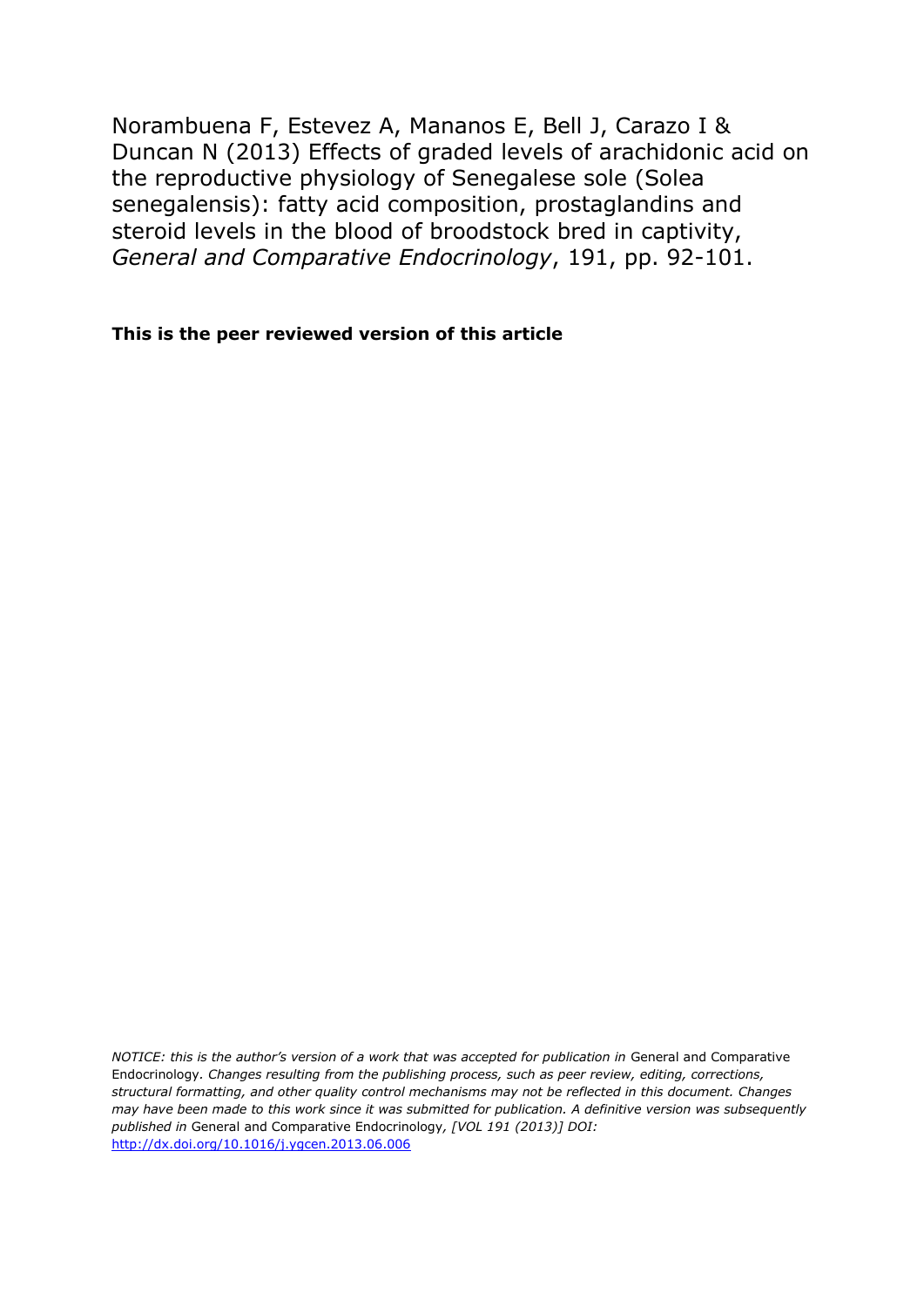# **EFFECTS OF GRADED LEVELS OF ARACHIDONIC ACID ON THE**

**REPRODUCTIVE PHYSIOLOGY OF SENEGALESE SOLE (***SOLEA SENEGALENSIS***):** 

**FATTY ACID COMPOSITION, PROSTAGLANDINS AND STEROID LEVELS IN THE** 

# **BLOOD OF BROODSTOCK BRED IN CAPTIVITY**

- 5 Fernando Norambuena<sup>1</sup>\*, Alicia Estévez<sup>1</sup>, Evaristo Mañanós<sup>2</sup>, J Gordon Bell<sup>3</sup>, Ignacio Carazo<sup>1</sup>,
- 6 Neil Duncan<sup>1</sup>
- <sup>1</sup>IRTA-Sant Carles de la Rápita, Ctra. Poble Nou Km 6, 43540-Sant Carles de la Ràpita, Tarragona, Spain
- <sup>2</sup>Institute of Aquaculture of Torre la Sal, Spanish Council for Scientific Research (CSIC), Torre
- la Sal s/n, 12595-Cabanes, Castellón, Spain
- <sup>3</sup>Institute of Aquaculture, School of Natural Sciences, University of Stirling, Stirling FK9 4LA, Scotland, UK
- \*Corresponding author: Fernando Norambuena, Phone: +34- 977 745427, Fax +34-977744138 email: [norambuena52@hotmail.com](mailto:norambuena52@hotmail.com)
- 

# *Abstract*

 Previous studies on Senegalese sole (*Solea senegalensis*) indicated that cultured broodstock (first generation, G1) have lower tissue levels of arachidonic acid (20:4n-6, ARA) than wild counterparts. ARA is metabolized to form prostaglandins (PGs) that are involved in steroid production and follicle maturation in fish. In the present study the effects of different dietary levels of ARA on blood lipid and fatty acid composition, prostaglandin (PGF2α, PGF3α, PGE2 and PGE3) levels and plasmatic steroid levels (11-ketotestosterone, 11-KT, testosterone, T and estradiol, E2) in G1 Senegalese sole were studied. For this purpose, 12 groups of ten fish (1:1 male and female), were fed six diets (each diets was fed to two groups) with different dietary ARA levels over nine months (diets A=0.7, B=1.6, C=2.3, D=3.2, E=5.0, F=6.0% ARA). ARA and CHOL levels in blood showed a significant increase in an ARA dose related manner (*P*<0.05) whereas EPA and EPA/ARA ratio were reduced. In males, steroid (11-KT and T)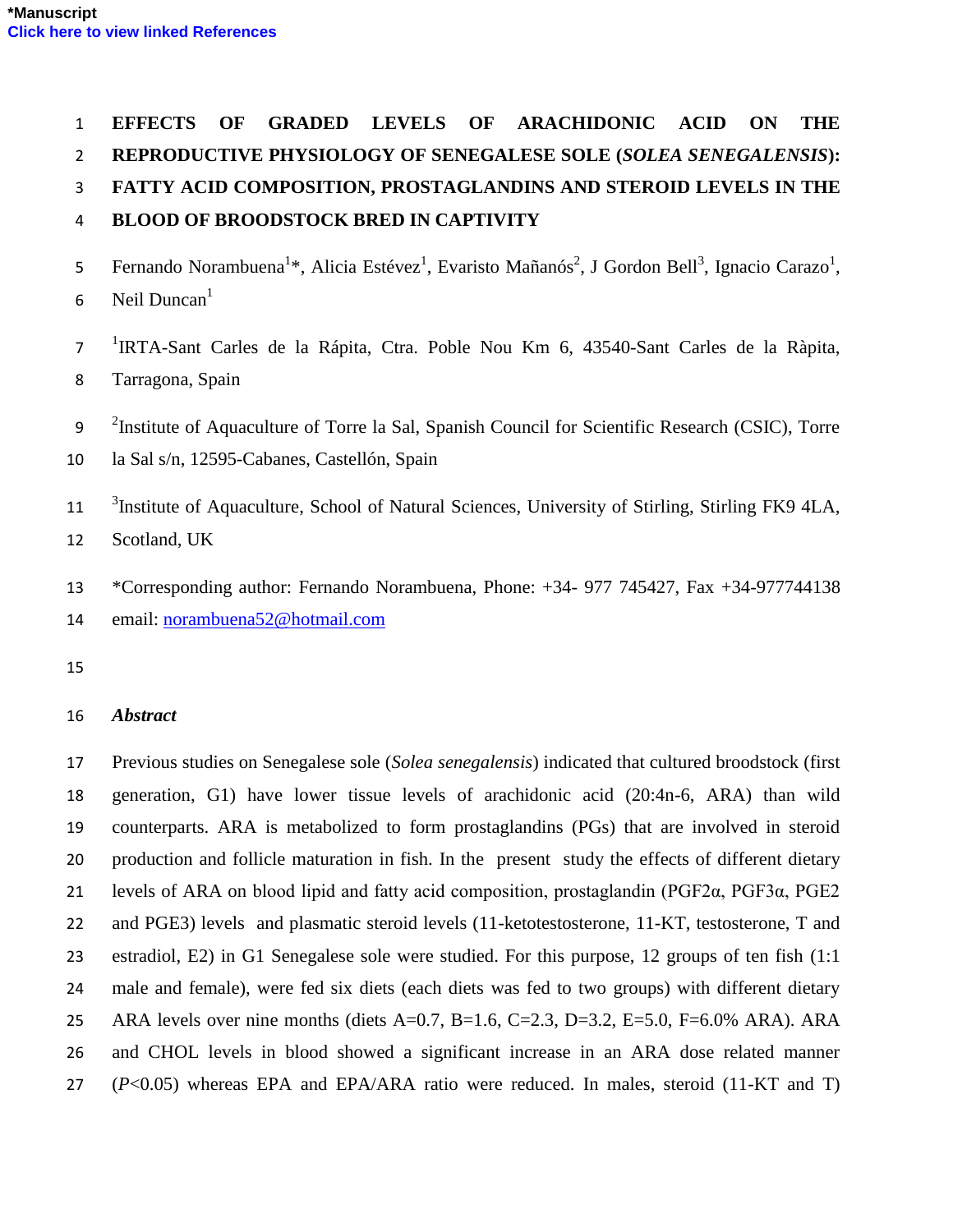levels increased significantly with increasing dietary ARA in a dose dependent manner, whereas in females E2 did not show any change related to dietary ARA content. Plasma concentration of 3-series PGs (i.e., PGE3 and PGF3α) were reduced in parallel to increased ARA levels in blood (*P*<0.05) and levels of PGs 3-series were always higher than 2-series PGs (PGE2 and PGF2α). In conclusion there is an effect of dietary ARA on steroid production of Senegalese sole males, which might have important consequences in the reproduction of cultured fish.

### **Keywords:**

Senegalese sole, fish blood, arachidonic acids, prostaglandins, steroids.

## **1. Introduction**

 The spawning performance of cultured Senegalese sole (*Solea senegalensis*) broodstock (G1 generation) was poor compared to wild counterparts. Cultured females released eggs, but no courtship between males and females was observed and the eggs collected were not fertilized [8]. Fatty acids and in particular polyunsaturated fatty acids (PUFAs) including arachidonic acid (ARA) and ARA-derived products affect the reproduction by modulating various aspects of endocrine function [1, 14, 25, 26, 34, 37, 47, 49, 53, 54]. The metabolites of ARA act as mediators or regulators in the cardiovascular, immune, nervous [51] and in particular the reproductive system [1, 51, 53, 54, 65-67, 69]. Thus, ARA has been shown to stimulate ovarian and testicular steroid production in goldfish and trout, this being the steroid production blocked by indomethacin a well-known cyclooxygenase (COX-2) inhibitor suggesting that ARA exerts its effects by its conversion to prostaglandins [35, 36, 64-66, 68]. Evidence for a role of PG in mediating maturation or ovulation has been implicated from studies carried out with several different species of fish including goldfish (*Carassius auratus*) [59], brook trout (*Salvelinus fontinalis* ) [19], yellow perch (*Perca flavescens*) [18], European sea bass (*Dicentrarchus labrax*) [54] and Atlantic croaker (*Micropogonias undulatus*) [46]. In vitro studies in teleost fish examining the effects of ARA and its COX-2 metabolites on testosterone production have shown that PGE2 is synthesized within the gonads where it stimulates ovarian and testicular steroidogenesis and follicle maturation [35, 53, 54, 65, 66]. In addition, ARA and its metabolites have been shown to regulate the cholesterol (CHOL) transfer from outer to inner mitochondrial membrane where the P450 enzyme initiates steroid hormone synthesis, using CHOL as a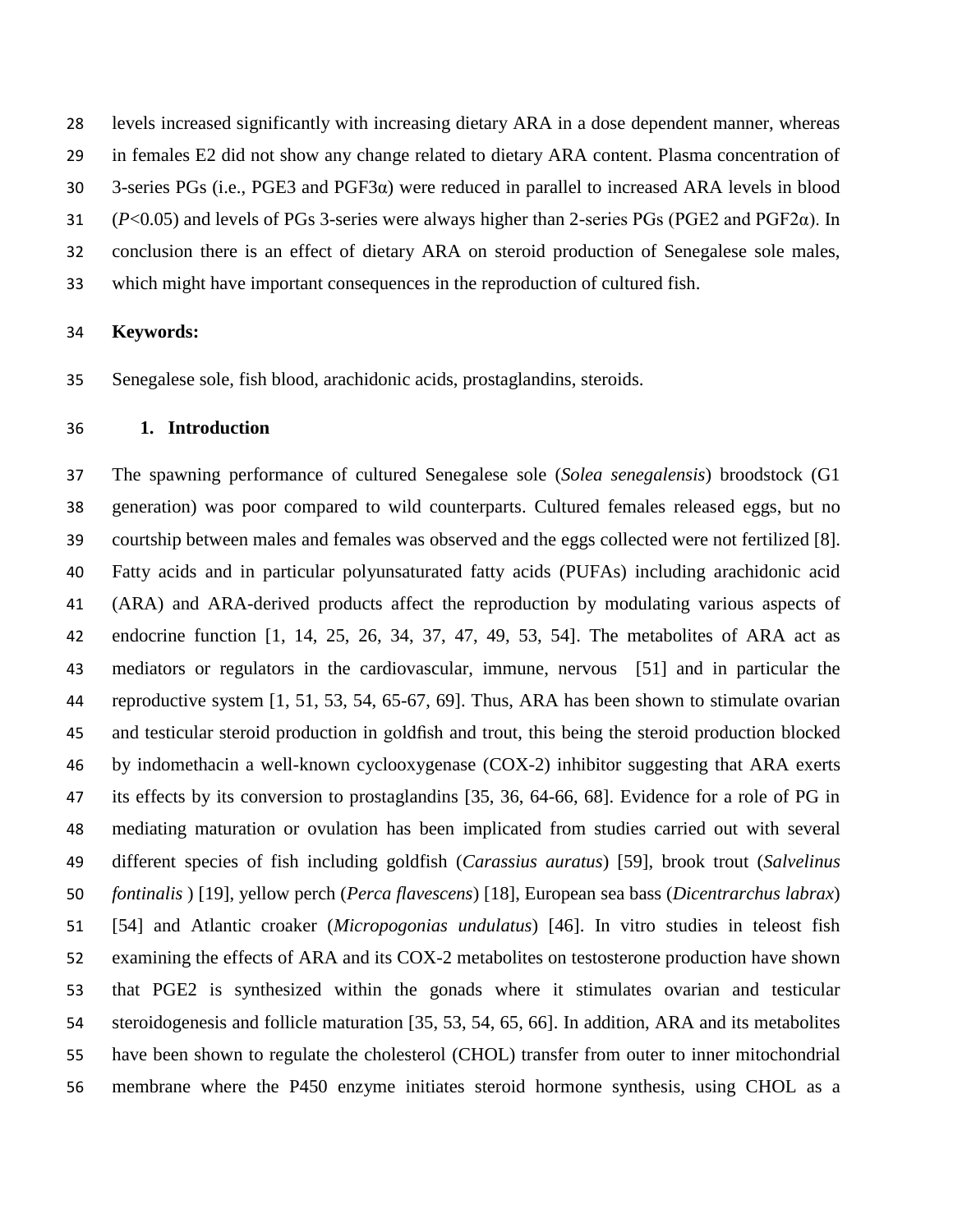precursor [24]. Studies in gold fish ovaries showed that the levels of steroids in the ovary increased significantly prior to the increase in transcript COX-2 [32]. However, ARA has different effects on steroid biosynthesis, on one hand ARA is involved in testosterone production by elevating cyclic adenosine monophosphate (cAMP) levels in a dose dependent manner [35, 36]. On the other hand, at high doses, ARA might inhibit the biosynthesis of steroid hormones, in spite of elevated cAMP, by affecting the availability of CHOL [35, 36] and the steroidogenic acute regulatory protein expression (StAR protein) that regulates CHOL transfer within the mitochondria [24, 70].

 Although ARA is the main precursor of PGs, these metabolites can also be produced from eicosapentaenoic acid (20:5 n-3, EPA), which is a substrate for biosynthesis of 3-series PGs [50, 61]. Metabolites, produced from EPA, had modest effects on basal testosterone production in the goldfish testis but blocked the ARA-derived steroid production and cAMP formation due to competition for the same enzyme [5, 35, 68]. The production of 2- or 3-series PGs is determined by the EPA/ARA ratio in cellular membranes that was dependent on the dietary intake of each fatty acid [3, 4, 6, 44, 62].

 Recent studies on the fatty acid composition of Senegalese sole broodstock have shown that G1 fish, both males and females, had significantly lower accumulation of ARA in their tissues compared to wild counterparts [40-42, 44]. Low levels of CHOL were also found in the liver of G1 fish [42], which might have a consequence in reproduction considering its involvement in the production of fat-soluble vitamins and steroid hormones [2, 24]. On the other hand, 2-series PGs (F- and E-isomers) were produced in higher amounts in wild fish and PGs of the 3-series were higher in G1 fish [44]. Studies in ARA dietary self-selection by G1 Senegalese sole have also shown changes in ARA preferences along the year, with periods of high (winter and summer) and low (spring and autumn) ARA demand [40, 43]. Senegalese sole is a seasonal spawner, with full gonadal development in early spring (April-May), and maximum levels of plasma steroids peaking at the beginning of the spawning season [15, 21, 22]. In wild fish peak levels of steroids were always higher than those reported in G1 fish [15-17]. Thus, there is a reproductive dysfunction of Senegalese sole with (1) G1 fish showing a complete absence of reproductive behaviour and synchronization of the spawning, (2) G1 fish having lower ARA and CHOL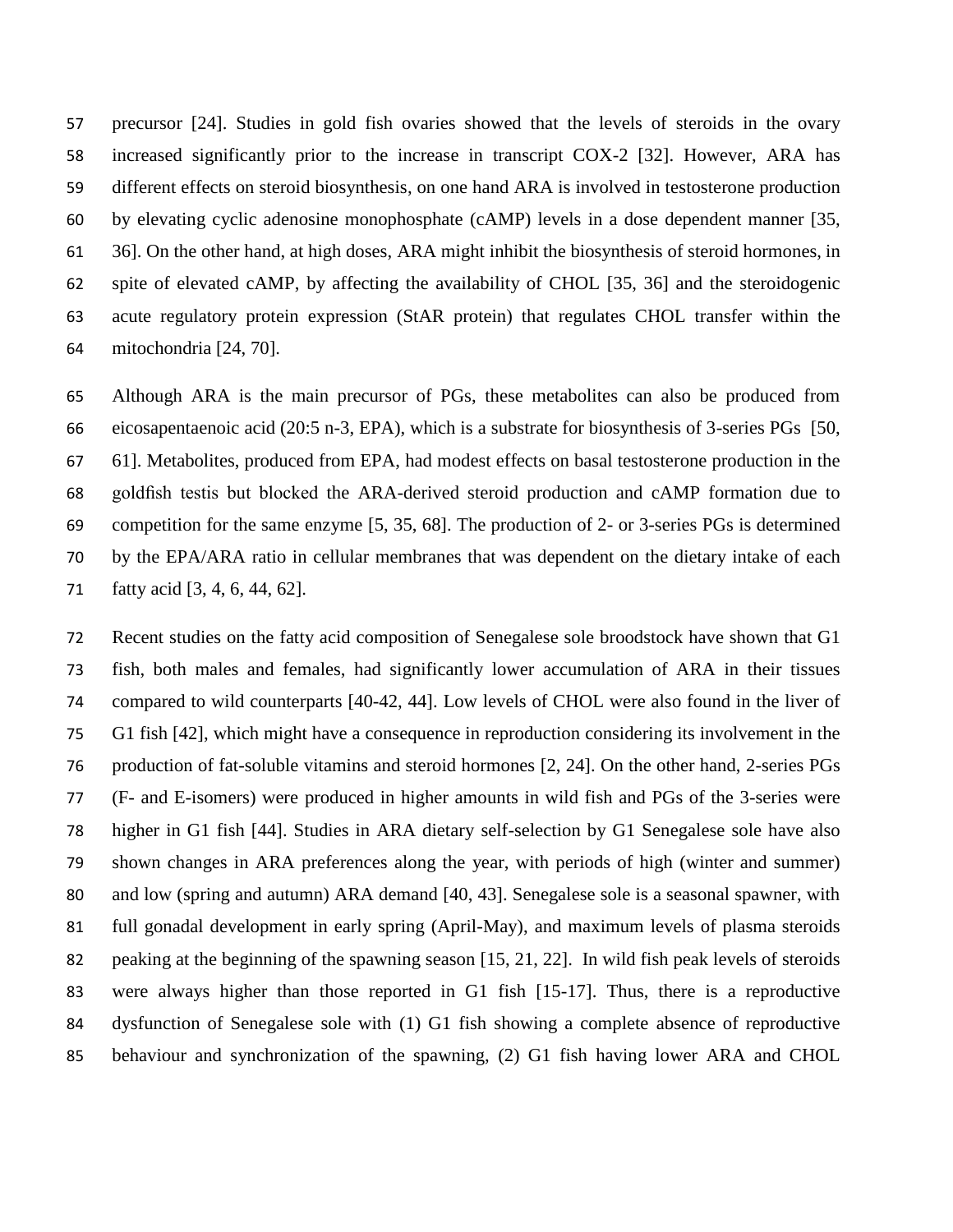content in tissues, (3) lower production of 2-series PGs compared to wild fish and (4) lower levels of circulating testosterone.

 Considering the above statements, a study of the effect of graded levels of dietary ARA on blood lipid and fatty acid composition, prostaglandin and steroid production of G1 Senegalese sole was conducted. For this, six groups of fish were fed six different diets with graded ARA levels for nine months. Total lipid content, fatty acid composition and steroid (11-KT, T and E2) production was analyzed monthly in the blood, and in May, during the spawning season, fish were also sampled to analyze PG levels (PGF2α, PGF3α, PGE2 and PGE3).

## **2. Materials and methods**

 Research involving animal experimentation conformed to the principles for the use and care of laboratory animals, in agreement with the Spanish and European regulations on animal welfare (FELASA).

**2.1. Fish** 

99 One hundred and twenty, 4 year-old  $(524 \pm 11 \text{ g})$  fish reared in captivity were tagged with passive integrated transponders (PIT tags, AVID, UK) and sexed by using a heterologous vitellogenin ELISA for European seabass (*Dicentranchus labrax)* [33]. The fish were distributed among twelve experimental tanks (10 fish per tank, 5 males and 5 females) and fed six experimental diets (Table 1) with different ARA content: diet A= 0.7, B= 1.6, C= 2.3, D= 3.2, E= 5.0, F= 6.0% of total fatty acids (TFA) (Table 2) over nine months. Biochemical analyses of the diets were performed every three months in duplicate. The fish were held in a recirculation system with a simulated natural photoperiod and temperature (40º 37' and 40º 48' N and 107 between  $0^{\circ}$  21' and  $0^{\circ}$  40' E., Tarragona, Spain), with minimal temperature in January – 108 February (13°C) and maximal in June - September (20 $\degree$ C). The fish were fed six days per week with a daily ration of 0.15- 0.3% body weight. The fish received the diets over nine months, from 110 September 2009 until June 2010. Specific growth rate SGR=  $100 \times [(lnwt_2 - lnwt_1) \times (t_2 - t_1)^{-1}]$ 111 was calculated where wt<sub>2</sub>= final weight, wt<sub>1</sub>= initial weight, and  $(t_2-t_1)$ = days of experiment.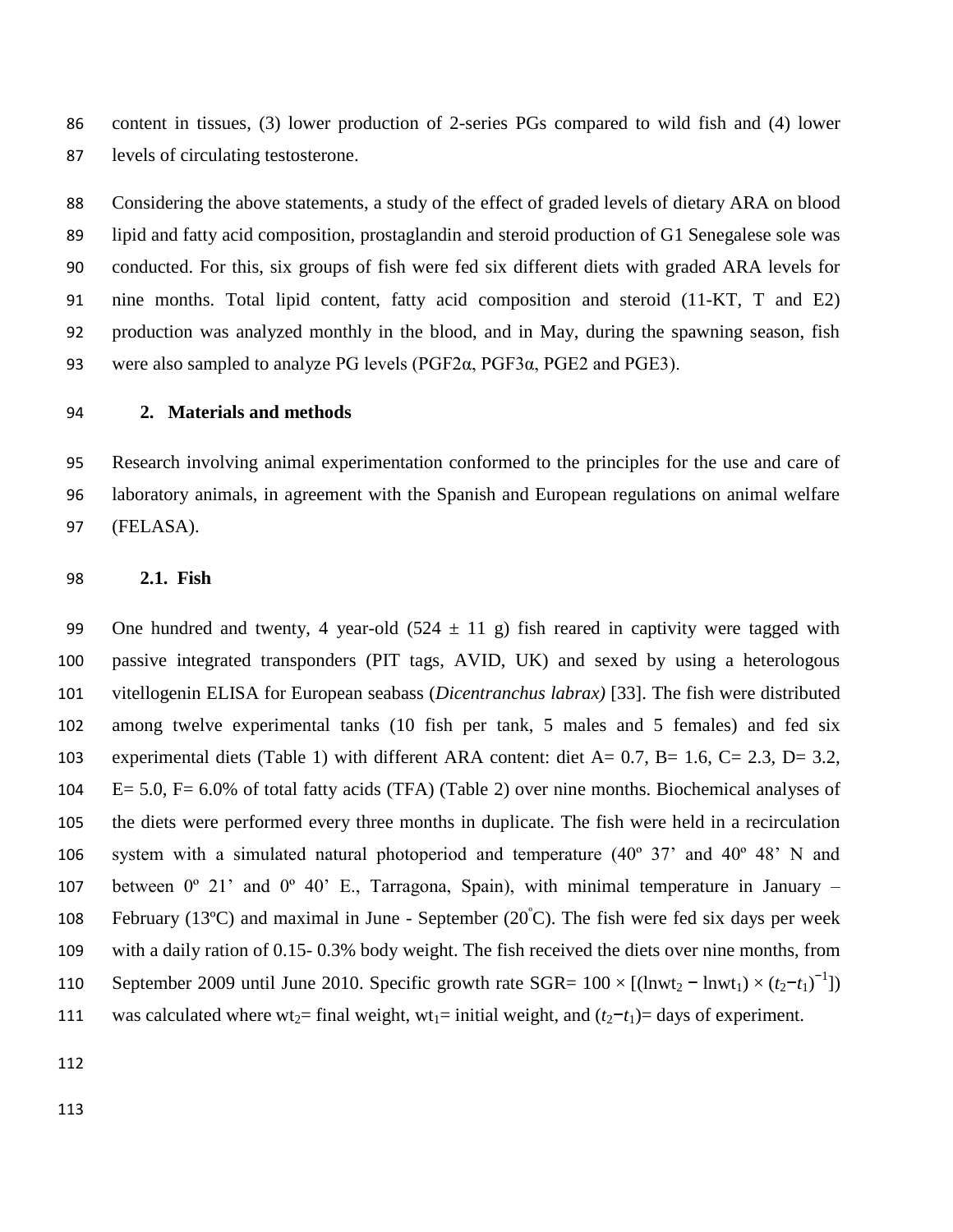#### **2.2. Blood samples**

 In September 2009 and then in a monthly basis, from December 2009 until the end of the experiment in June 2010, a blood sample of 2.0 mL was collected using cold heparinized syringes. The fish were not fed the previous day and blood samples were collected from the caudal vein of the fish three hours after the light of the tank was switched on. The erythrocyte 119 volume fraction was calculated and the samples centrifuged at 3000 x g for 15 minutes at  $4^{\circ}$ C to 120 separate plasma and red cells in eppendorf tubes. A fraction  $150 \mu L$  was separated from the 121 plasma for posterior steroid analysis (from December 2009 until June 2010) and a further 550 µL used for prostaglandins analysis in May 2010. Fatty acid profile was determined from the erythrocyte fraction at the beginning of the experiment and in September and December 2009 124 and March and May 2010. All the samples were stored at  $-80^{\circ}$ C, until analysis.

# **2.3. Lipids and fatty acids**

 Total lipids were extracted from red blood cell samples and diets [11]. Fatty acid methyl esters (FAME) prepared by acid-catalysed transmethylation [9] and FAME were extracted and purified [63]. FAME were separated and quantified by gas-liquid chromatography (Thermo Trace GC, Thermo Finningan, Milan, Italy) using a 30 m x 0.25 mm ID capillary column (BPX 70, SGE Europe Ltd., UK) with on-column injection and flame ionization detection using Helium as 131 carrier gas  $(1.2 \text{ mL min}^{-1}$  constant flow rate). Individual methyl esters were identified by comparison with known standards (Supelco Inc., Madrid) and a well characterized fish oil, and quantified by the response factor to the internal standard, 21:0. The results were presented as 134 percentage  $(\%)$  of the total fatty acids (TFA) as mean  $\pm$  standard error of the mean (SEM).

 Lipid class composition in blood and diets was determined by high-performance thin layer 136 chromatography (HPTLC) using  $10\times10$  cm HPTLC plates (Macherey-Nagel gMBh & Co, Düren, Germany). Approximately 10 μg of total lipid were applied as 2 mm streaks, 1 cm from the bottom, and the plates developed in methyl acetate/ isopropanol/ chloroform/methanol/0.25% aqueous KCl (25: 25: 25: 10: 9, by vol.) to two-thirds up the plate. After desiccation for 20 min, the plate was fully developed with isohexane/diethyl ether/acetic acid (85:15:1, by vol.) and placed in a vacuum desiccator for 20 min. The lipid classes were visualized by charring at 160 142 °C for 15 min after spraying with 3% (w/v) aqueous cupric acetate containing 8% (v/v)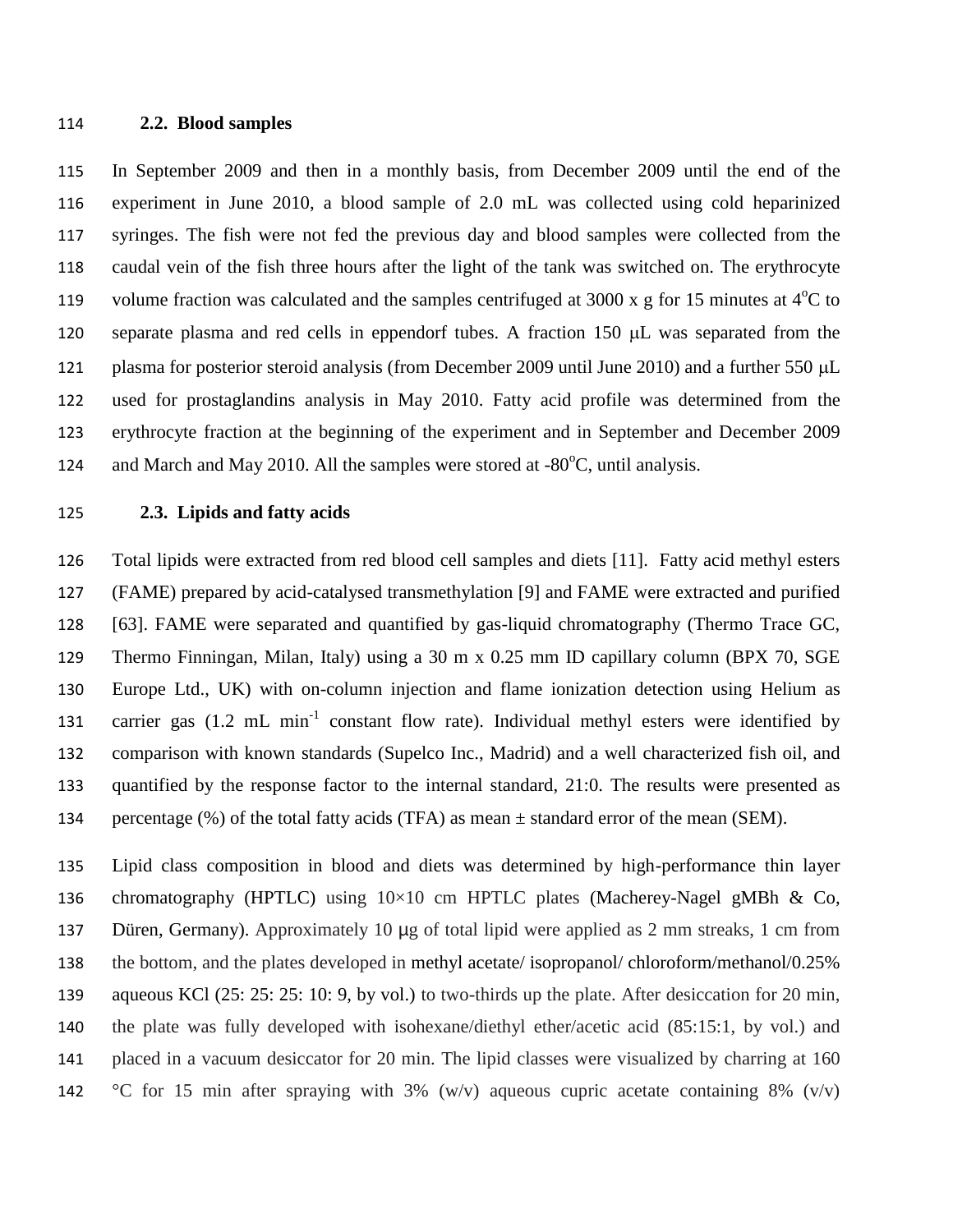phosphoric acid and quantified by densitometry using a BIO-RAD GS-800 calibrated densitometer (BIO-RAD, Spain) and WINCATS software [23]. The identities of individual lipid classes were confirmed by comparison with authentic standards, however, only CHOL data was 146 presented. The results of CHOL were presented as percentage  $(\%)$  of total lipids (TL) as mean  $\pm$ SEM.

### **2.4. Eicosanoids extraction**

 The samples of frozen acidified plasma were thawed and centrifuged at 12000 x g for 2 min to remove precipitates. The supernatants were extracted using octadecyl silyl (ODS, C18) Sep-Pak mini-columns (Millipore, Watford, UK) by the method of Powell [48] described in detail previously [5]. The Sep-Pak cartridges were then washed with 10 mL water and 5 mL methanol 153 and the plasma samples loaded onto the cartridge with a flow rate of  $2 \text{ mL min}^{-1}$ . The cartridge was washed with 5 mL 15% ethanol, to remove polar lipids, 10 mL distilled water, to restore the 155 initial polarity of the cartridge and 5 mL hexane/chloroform (65:35 v/v). Eicosanoids were then 156 eluted with 10 mL ethyl acetate and solvent evaporated with  $N_2$ . The final extract was re-157 dissolved in 100  $\mu$ L methanol prior to separation by HPLC.

## **2.4.1. Separation by HPLC and quantitation of prostaglandins**

 The homologues of PGs 2- and 3-series were separated by reverse phase HPLC using a column ODS2-SB5 and the methodology described previously [5]. An isocratic solvent system was employed containing 17 mM phosphoric acid/acetonitrile (70/30, v/v at a flow rate of 1 mL min- 162 <sup>1</sup>). The elution times of the PGs standards (PGF2α, PGF3α, PGE2 and PGE3) were determined by UV detection at 205 nm using a Pye-Unicam LC-UV detector. A total of 100 uL of the eicosanoid plasma extracts were injected into the column and 6 ml fractions were collected using an LKB 2112 Redirac. Fractions corresponding to 2- and 3-series were extracted as follows: the pooled fractions were applied to a C18 Sep-Pak, which had been pre-washed with 5 ml methanol and 10 ml distilled water. The column was then washed with a further 10 ml of distilled water and the PGs eluted in 5 ml of ethyl acetate. Samples were dried under nitrogen and re-dissolved in immunoassay buffer. Quantification of PGs homologues was performed using enzyme immunoassay (EIA) kits for PGF and PGE prostaglandins according to the manufacturers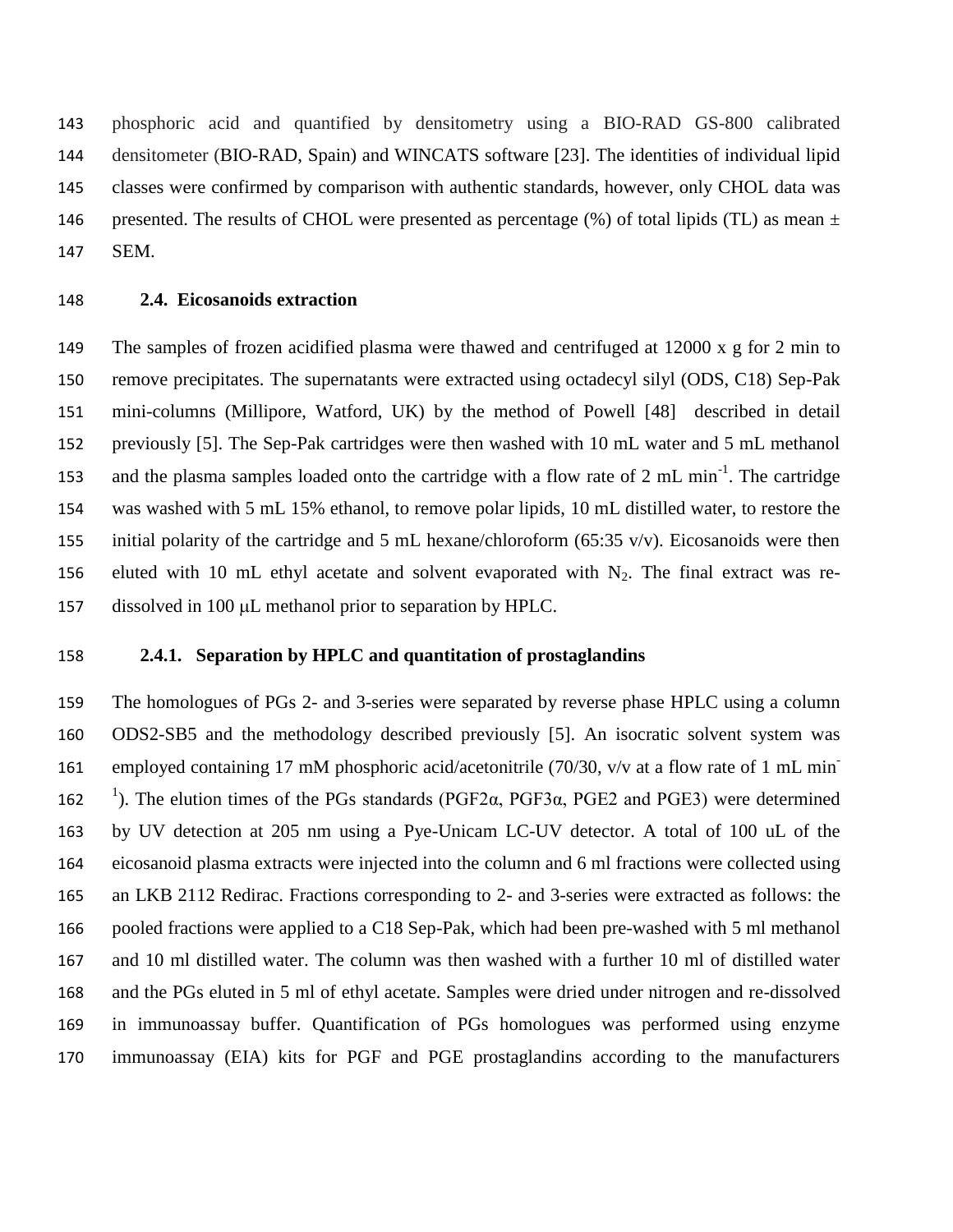171 protocol (Cayman®). The cross-reactivity of the PGF2 $\alpha$  and PGE2 antibody with PGF3 $\alpha$  and PGE3 was 80% and 65% respectively.

#### **2.5. Steroids**

 Analysis of 11-ketotestosterone (11-KT), testosterone (T) and estradiol (E2) were performed in the plasma of males (11-KT and T) and females (E2). Plasma samples were first extracted with 176 alcohol. Ice-cold methanol was added to the plasma  $(6:1 \text{ v/v})$ , shaken and centrifuged  $(3000g, 15$ 177 min,  $4 °C$ ). The pellet was re-extracted twice with 200  $\mu$ L methanol. Supernatants were pooled, 178 dried and reconstituted in 0.1 M potassium phosphate buffer (pH 7.4), then stored at -20 $^{\circ}$ C until analysis. Levels of 11-ketotestosterone, testosterone and estradiol were quantified by ELISA, using a protocol previously validated for Senegalese sole [22].

## **2.6. Statistics analysis**

 Statistical differences in lipid, fatty acids, lipid classes, prostaglandins, and steroids between different fish groups of males and females were analysed by one-way ANOVA followed by the post-hoc multiple comparison by Tukey's HSD with a significance level of *P*<0.05. In the case of steroids the group fed diet A was used as control. Pearson correlations among ARA, steroids, CHOL and PGs were made, using *P* of 0.05. The compliance of data with normality and homogeneity of variance was tested by the Kolmogorov–Smirnov and Bartlett (Chi-Sqr) methods and, when necessary, log-transformation was carried out. Fatty acid content was 189 expressed as % TFA, and lipid class as % TL. The prostaglandins were expressed in pg ml<sup>-1</sup> of 190 plasma and steroids as ng ml<sup>-1</sup> of plasma, both as mean of percentage  $\pm$  standard error of the mean (SEM). The statistical analysis was performed using the Statistica® package for windows (version 6.0; StatSoft Inc, Tulsa, USA).

### **3. Results**

 Groups A (control), B, C, D, E and F were fed diets with increasing levels of ARA (Table 2). Total lipid and CHOL content were the same in all the diets used (Table 3). After the nine month 196 feeding period, females increased their weight from  $533 \pm 13$ g to  $950 \pm 25$ g, with a specific 197 growth rate (SGR) of 0.20% dia<sup>-1</sup> and males from 515  $\pm$  16g to 755  $\pm$  24g, with an SGR of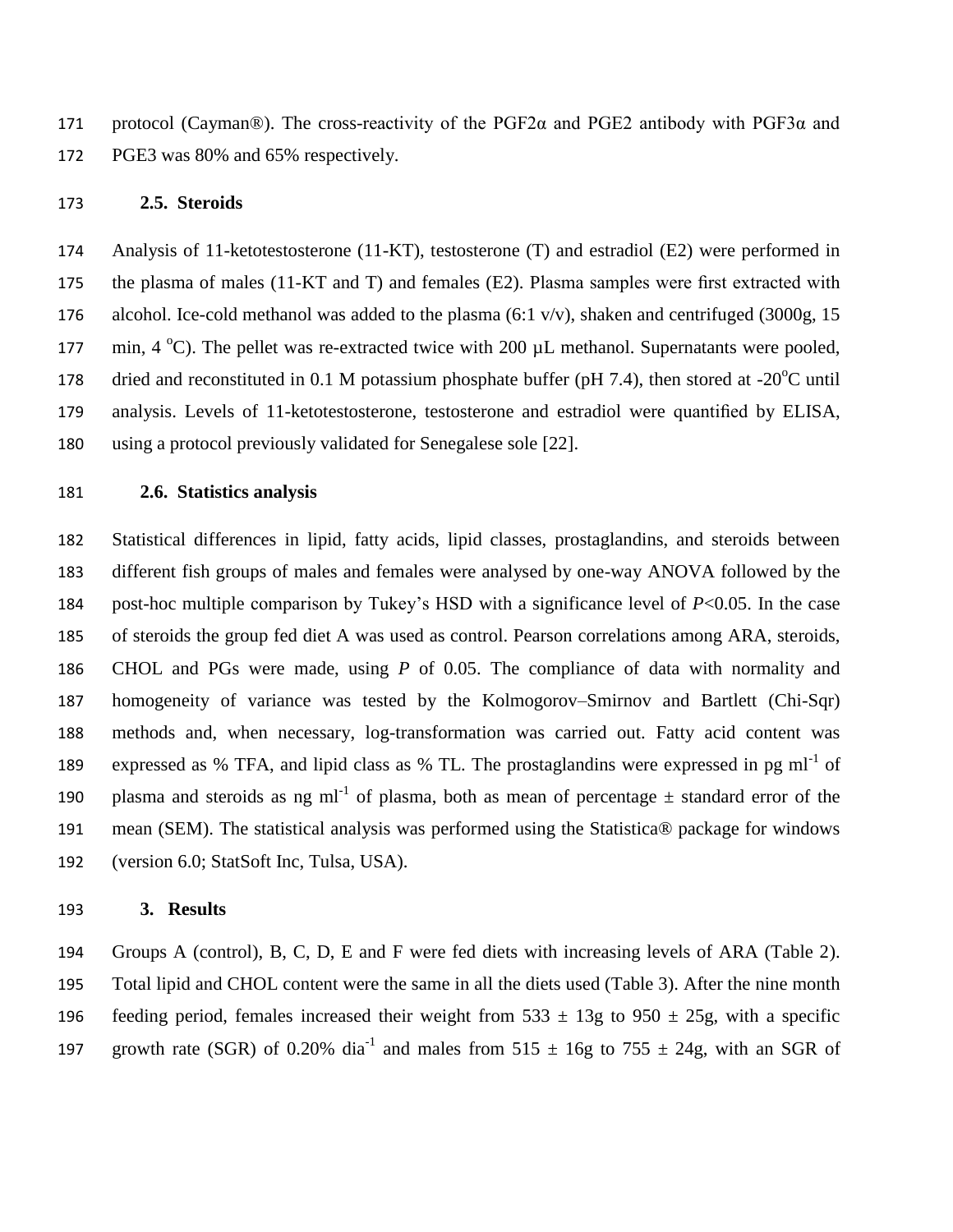198 0.13% day<sup>-1</sup>. Feed conversion rate was  $1.3 \pm 0.04$ , and no significant differences were observed among the six groups, either in growth or feed conversion.

## **3.1. Monthly changes in ARA content in blood**

 Blood fatty acid composition was analyzed from the samples taken in September and December 202 2009 and in March and May 2010. ARA content was  $3.6 \pm 0.3\%$  in males and  $3.4 \pm 0.2\%$  TFA in females at the beginning of the feeding period (September 2009). During the experiment the content of ARA increased significantly (*P*<0.05) in the blood of all the fish groups except in group A (control) and in the females from group B (Figs. 1 and 2). In December 2009, ARA in 206 both males and females showed significant differences among all the groups (*P*<0.05) and these differences were maintained until the end of the experiment (Fig. 1). Thus, male fish from group 208 F showed 8.7  $\pm$  0.8% ARA in the blood, 3.1-fold higher than the control group A (2.8  $\pm$  0.2% 209 ARA) (*P*<0.05) whereas the fish from groups E, D and C had  $7.3 \pm 0.4\%$ ,  $6.7 \pm 0.8\%$  and  $5.5 \pm 0.5\%$  0.6% ARA, respectively all being significantly higher than the control (*P*<0.05). Fish from group B also showed an increase in ARA levels but not significantly different from the control. 212 In the case of females, in December 2009 the fish from groups  $F(8.6 \pm 0.4\% \text{ ARA}, 2.5 \text{-fold})$ 213 higher than the control), E (8.4  $\pm$  0.8% ARA) and D (7.4  $\pm$  0.7% ARA) showed a significant (*P*<0.05) increase in ARA levels compared to the control A. Fish from the groups C and B also exhibited an increase in levels of ARA in blood, but not significantly higher than control A. After this initial increase in ARA content found in December, ARA remained stable within each group throughout the following months with the values recorded in March very similar to those of December with a slight increment in the fish from groups E (males) and F (both females and males). In March 2010 the males of all the groups and the females of groups F, E, D and C showed ARA values significantly higher than the control (*P*<0.05). In May 2010 significantly higher ARA levels were found in groups F, E, D and C in both sexes (*P*<0.05) compared to group A (Fig. 1). Male fish fed diet F showed a slight ARA reduction compared to the levels found in March, while females from groups C, B and control showed a slight increment in ARA compared to March.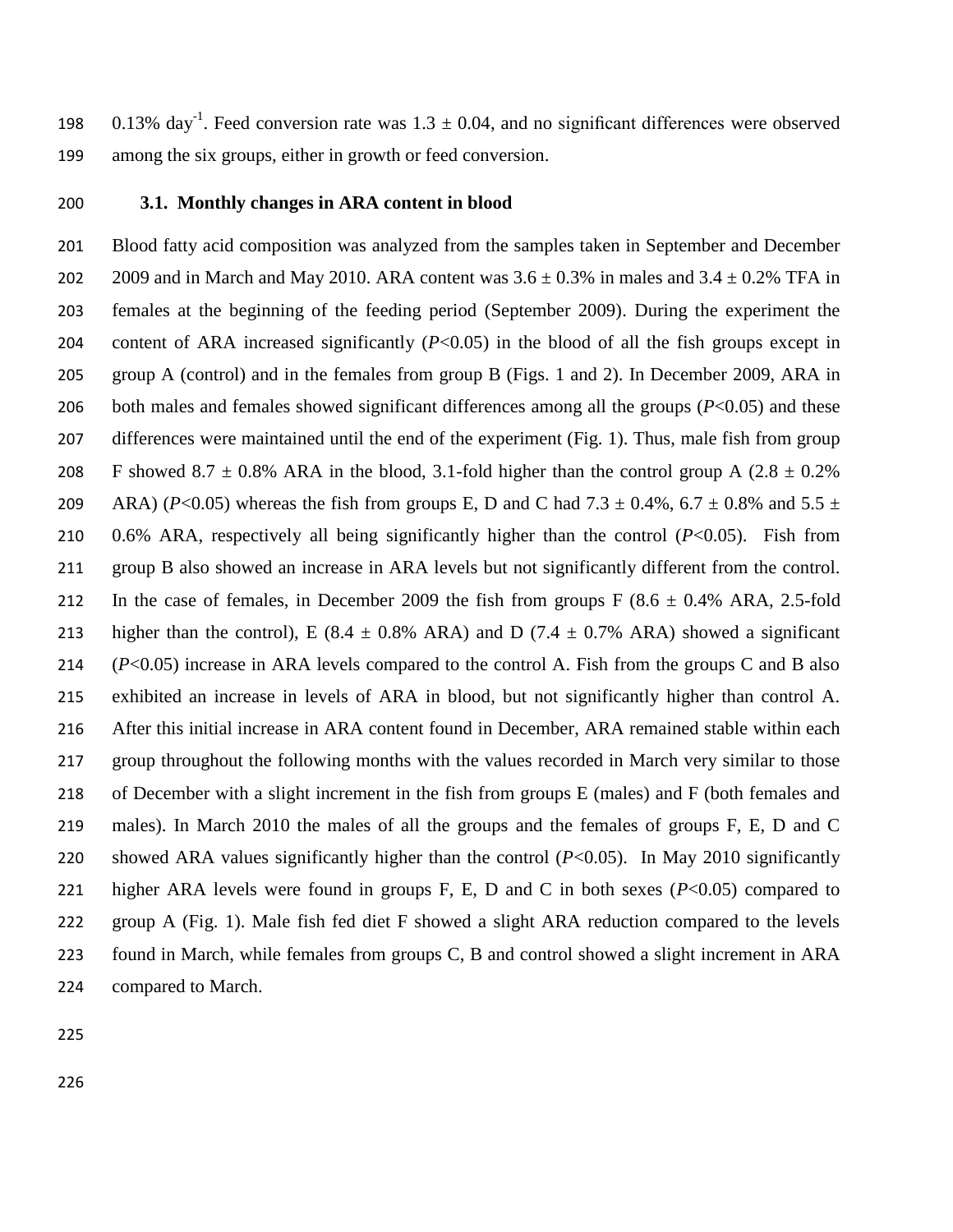#### 227 **3.2. Monthly changes in blood EPA/ARA ratio**

228 All the fish showed a similar EPA/ARA ratio  $(2.3 \pm 0.2)$  in September, at the beginning of the 229 experiment (Fig. 2). In December the ratio was significantly reduced in both males and females 230 from groups F, E, D and C and these were maintained until May. In the case of males, groups F 231 (0.8  $\pm$  0.1), E (1.1  $\pm$  0.1), D (1.2  $\pm$  0.2), C (1.7  $\pm$  0.4) and B (2.1  $\pm$  0.2) showed a significantly 232 (*P*<0.05) lower ratio than the control A (3.5  $\pm$  0.4), similar to observations in females from 233 groups F (1.1  $\pm$  0.1), E (1.2  $\pm$  0.2), D (1.4  $\pm$  0.1), C (1.7  $\pm$  0.4) and B (2.1  $\pm$  0.2). In females, all 234 except B, had significantly lower ratios than group A  $(3.5 \pm 0.1)$ , that showed an increase in the 235 ratio in both sexes (Fig. 2). In March fish from groups A and B exhibited an increase in the ratio 236 whereas those from F, E, D, and C continued with decreasing values. In May all the groups, 237 including B and in both sexes showed lower EPA/ARA ratio than the control A (*P*<0.05).

## 238 **3.3. Fatty acid composition of the blood at the end of the feeding period (May 2010)**

239 ARA levels in the blood measured at the end of the experiment (May 2010) were significantly 240 higher (*P*<0.05) in group F, E, D, C and B in males and the same was observed in females for 241 group F, E, D and C compared to the initial values in September 2009 at the start of the 242 experiment  $(3.6 \pm 0.3 \text{ in males and } 3.4 \pm 0.2\% \text{ TFA in females})$  (Tables 4 and 5). The ARA 243 content in blood varied in a range from  $3.5 \pm 0.2$  from group A (control, both sexes) to  $10.3 \pm 0.3$ 244 and  $8.7 \pm 0.6\%$  in females and males of group F (Tables 4 and 5). ARA levels of fish from group 245 A (both sexes) in May 2010 were similar and not significantly different to those found in 246 September. In contrast, in May 2010, EPA levels in the blood of group A were  $9.4 \pm 0.3\%$  in 247 males which was significantly higher (*P*<0.05) than those recorded in September 2009 and from 248 groups F, E, D, C and B in May 2010. In females the May 2010 group A level of EPA was  $9.0 \pm 1$ 249 0.5%, which was similar to the initial September level and final levels in groups B and C, whilst 250 significantly higher (*P*<0.05) than those recorded groups F, E and D (Tables 4 and 5).

 The fatty acid 22:4n-6 levels were significantly higher (*P*<0.05) in the blood of the males and females from groups F, E, D and C compared to group A and the initial September level. Similarly the fatty acid 22:5n-6 was higher in the blood of fish from group F compared to the 254 control A  $(P<0.05)$ , in both males and females due to elongation and desaturation of ARA to 22:4n-6 and 22:5n-6 respectively. Total lipid and total fatty acid content were similar and not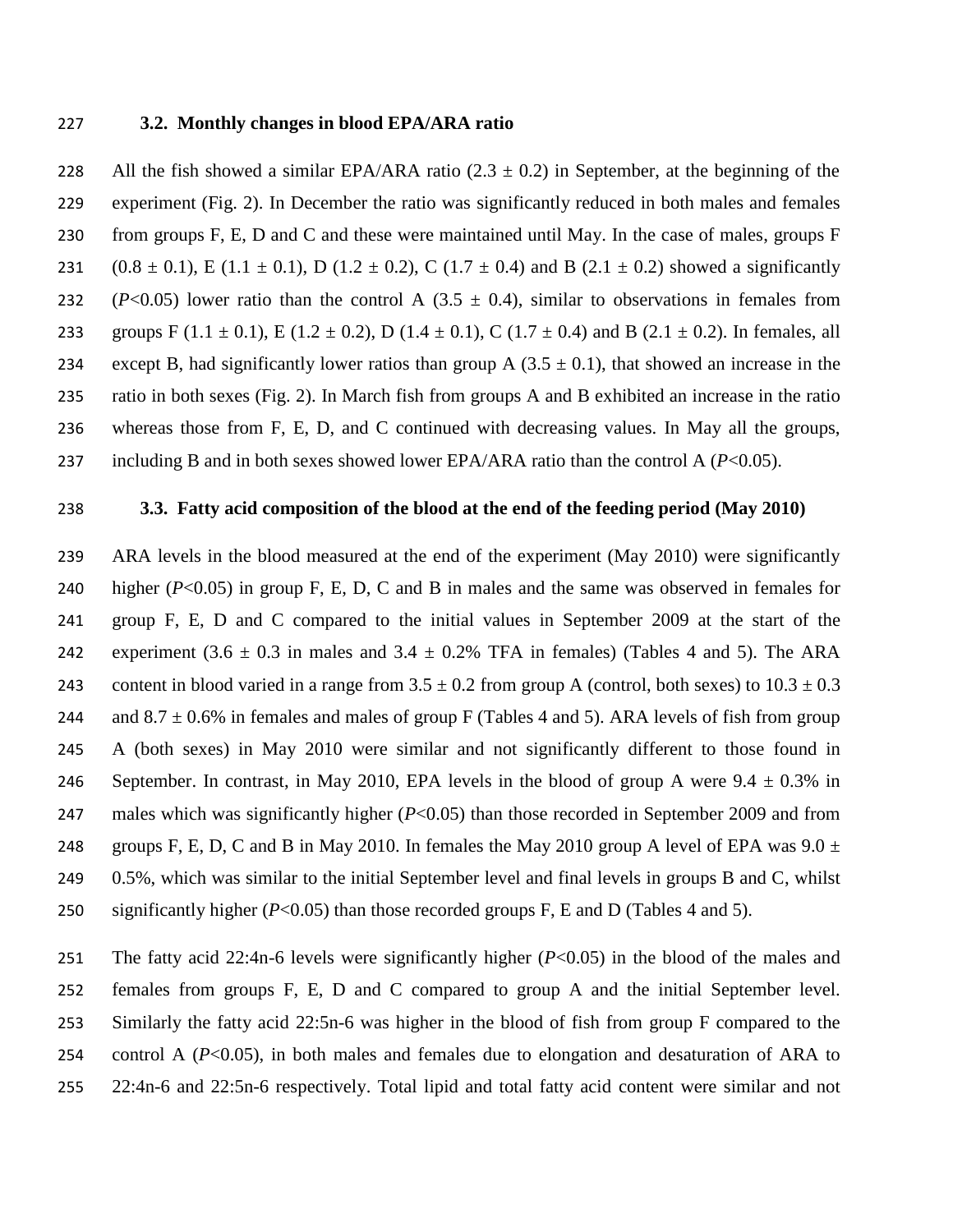significantly different in all the groups (from A to F), either compared to the beginning or among groups at the end of the feeding period and in both sexes.

#### **3.4. Cholesterol in blood**

 At the end of the experiment in May 2010, CHOL levels exhibited a positive correlation in males 260 and females  $(r^2=0.8, P<0.05)$  with dietary ARA levels (not shown). In male fish from groups F 261 and E, CHOL levels in the blood were  $32 \pm 1.6$  and  $30 \pm 1.9\%$  TL, which was significantly 262 higher  $(P<0.05)$  than the levels found in the males from groups C, B and A that exhibited levels 263 of  $23 \pm 1.1\%$ ,  $24 \pm 0.8\%$  and  $22 \pm 0.9\%$  TL respectively (*P*<0.05) (Fig. 3). Males from group D 264 had an intermediate value,  $26 \pm 0.6$ %, which was not different from the other groups. In the case 265 of female fish from groups F (35  $\pm$  1.3), E (33  $\pm$  1.5) and D (30  $\pm$  1.8) CHOL were significantly 266 higher compared to the control A  $(26 \pm 0.7)$   $(P<0.05)$  (Fig. 3). The CHOL in diets was 12  $\pm$ 0.8%, and no significant differences among diets were found (Table 3).

## **3.5. Prostaglandins in blood**

 Prostaglandins were measured at the end of the experiment, in May 2010. Plasma concentration of PGs 3-series was always higher than PGs 2-series PGs in all the fish groups studied (Figs. 4 271 and 5). Thus, PGF3 $\alpha$  was significantly ( $P < 0.05$ ) higher than PGF2 $\alpha$  in both females and males of the control and females in group B. Similarly, higher PGE3 levels were found in both sexes compared to PGE2, although in this case the differences were not significant. PGs 3-series 274 concentration showed a negative correlation with ARA in blood of males and females  $(r^2=0.45,$  *P*<0.05, Fig. 5) and consequently no statistical differences were found between PGs 2- and 3- series in groups C, D, E and F with the levels in groups, D, E and F being similar in concentration and between sexes. In the case of PGs 2-series, the levels found in the plasma of males and females did not change with the diet, although PGs F2-isomers were always found in higher concentration than PG E2-isomers in both sexes.

#### **3.6. Plasma steroids levels**

 The sex hormone, 11-ketotestosterone (11-KT) was the most concentrated steroid in males with 282 plasma levels varying between 2.2 and 16.4 ng ml<sup>-1</sup>, compared to testosterone (T) with 0.8-2.2 283  $\text{ng ml}^{-1}$  (Fig. 6). The levels of both esteroid hormones were significantly (*P*<0.05) affected by the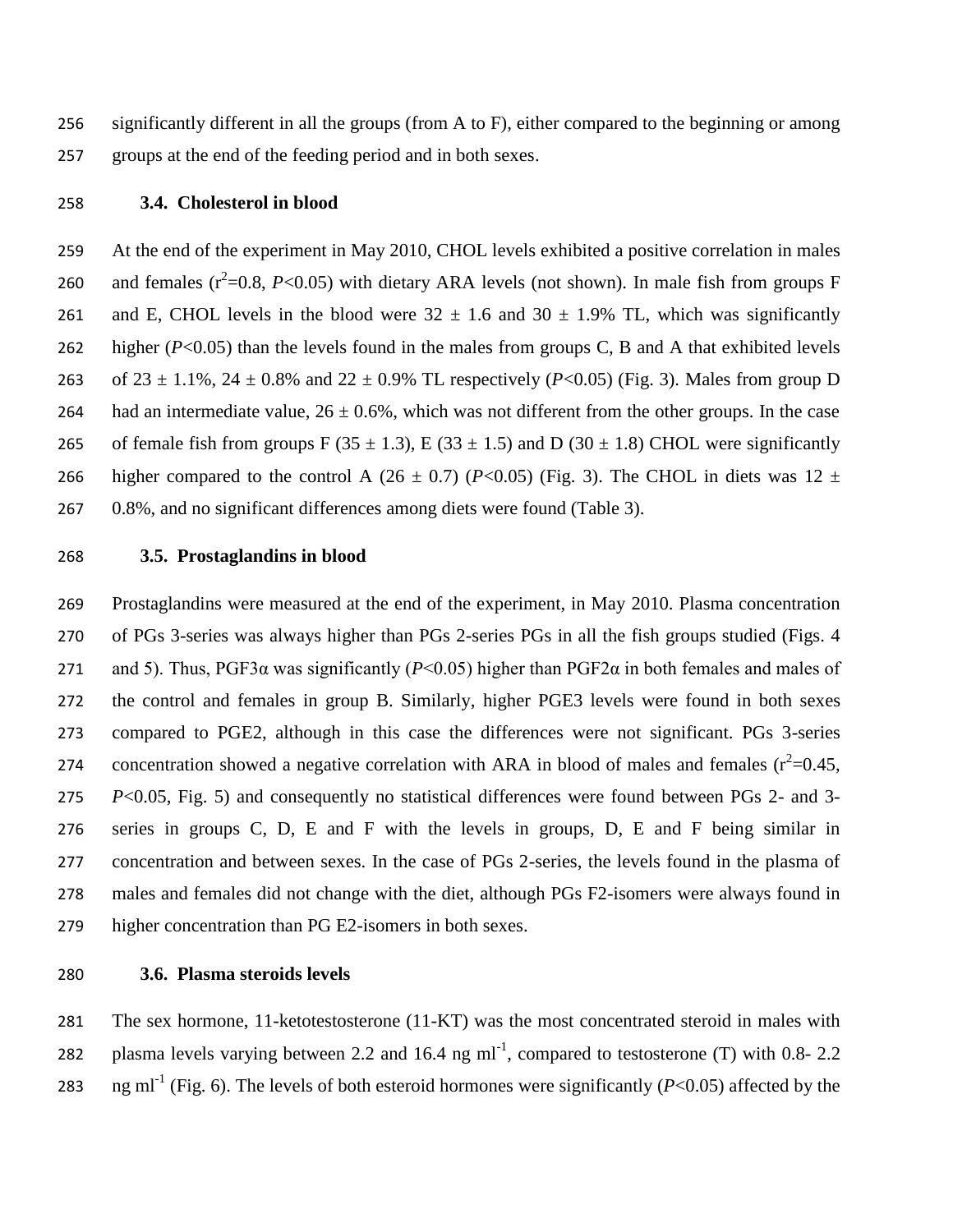diet in the month of April in groups E and F for 11-KT (Figs. 6d and 6e) and in group D for T (Fig. 6c). Although the levels were not significantly different from the control group, during the months of February, March, April and May the fish fed diets D, E and F exhibited higher plasmatic levels of steroids. Plasma estradiol (E2) levels in females were similar in all the groups, although in group B a slight but not significant increment was observed (Fig. 7a).

 Circulating 11-KT, T, and E2, followed a seasonal trend (Figs. 6 and 7). In males, an increase in the titre of steroid levels was detected between January and February with plasma concentrations of both androgens increasing progressively to a significantly (*P*<0.05) higher peak found in April. Thereafter steroid levels gradually declined until reaching minimal initial values in June 2010. In females an increase in E2 levels was detected between January and February with plasma concentrations increasing progressively afterwards to reach a peak in March, one month earlier than in males, in all the groups except for the control which peaked in April. Then, plasma levels gradually declined until reaching the initial values in June 2010.

## **4. Discussion**

 This study was conducted to analyse the effects of six dietary ARA levels on the reproductive physiology of G1 Senegalese sole. Thus, the analysis of blood and plasma lipid and fatty acid composition, CHOL levels, prostaglandins and steroid production was carried out during the experiment. ARA levels increased in a dose dependent manner during the first period (September 2009 to December 2010) remaining stable throughout the rest of the experiment, in both sexes, to reach levels of around 8.5% TFA (groups E and F). In contrast to the ARA increase, EPA levels decreased and, consequently produced a decrease in the EPA/ARA ratio. Thus, dietary fatty acid composition had a direct effect on blood composition. Increasing ARA levels in blood had as a consequence an increase in the levels of 22:4n-6 and 22:5n-6 in males, a consequence of the elongation of ARA to 22:4n-6 and desaturation of this fatty acid to 22:5n-6 [31]. Long chain PUFAs (n-3 and n-6) have been detected in the spermatozoa of mammals [7, 13, 29, 30, 60] and in the gonads of male marine fish (i.e., wild Senegalese sole) being these fatty acids, 22:4n-6 and 22:5n-6 closely related to the sperm membrane fluidity needed to participate in the membrane fusion events associated with fertilization [30]. The diets used in the experiment were formulated using high quality northern fish oil (G. Rosenlund, pers. Comm. 2011, Skretting, Norway) with similar levels of EPA (approx., 15% TFA) and DHA (approx., 13% TFA) (see Table 2) with the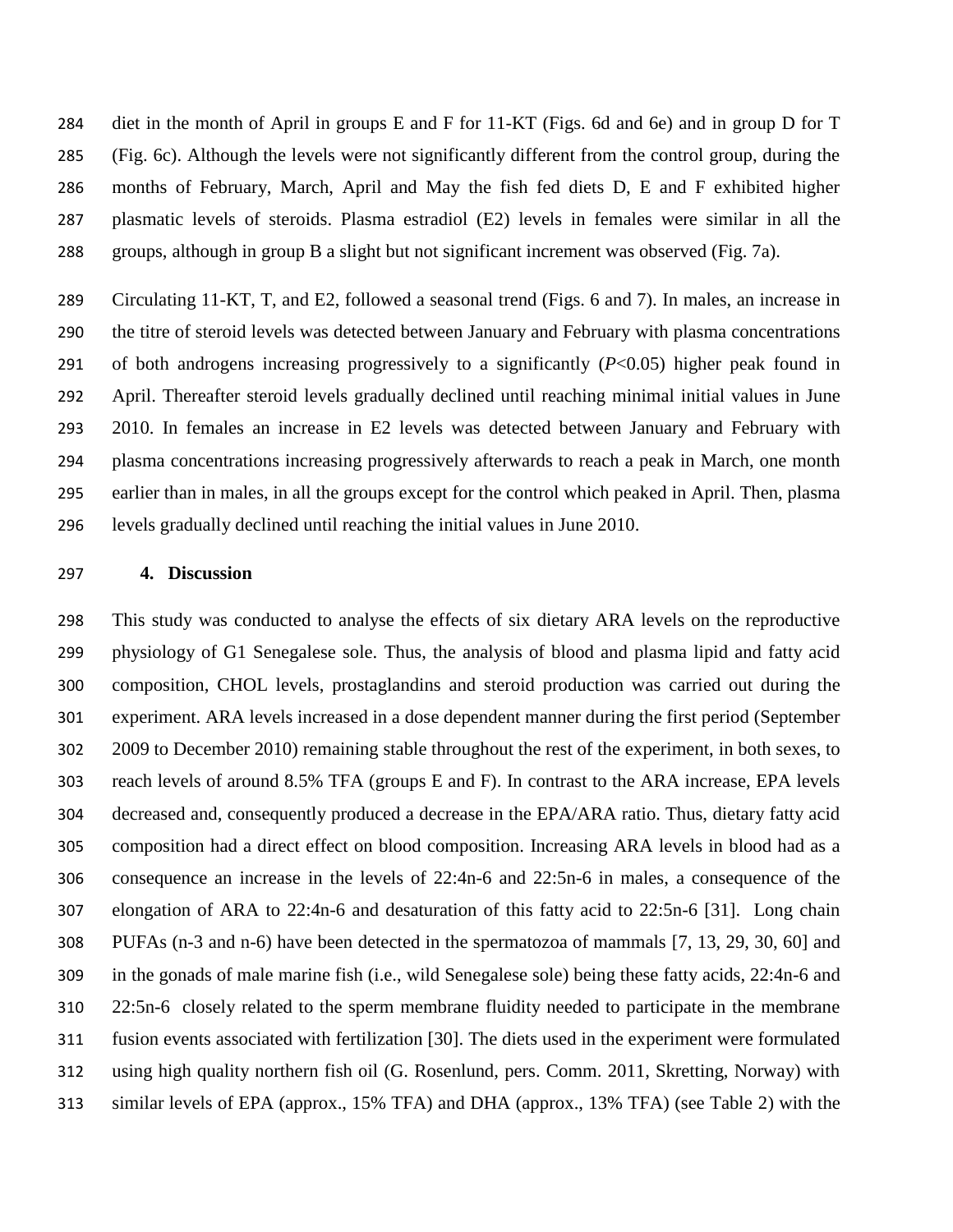variations in ARA as a consequence of the addition of a special ARA-rich oil. Thus, EPA content in the blood of the fish was very similar for all the groups and the variations in the ratio EPA/ARA were mostly a consequence of the graded ARA levels.

 Both ARA and EPA are precursors of PGs, 2- and 3-series respectively [52, 61]. In the fish of the present experiment, PG 3-series were always higher than PG 2-series in spite of the increase in dietary ARA content. PGs F-isomer PGF2α, is responsible for the synchronization of courtship between male and female fish during spawning [20, 38, 55-58] whereas PGE2 is important for the follicle maturation and steroid production in ovaries and testis [10, 12, 27, 55- 57, 65, 66]. Thus, the low concentrations of PGs 2-series in G1 Senegalese sole found in this study, compared to those of PGs 3-series, might have a detrimental effect in fish reproduction. In previous studies the production of 2- and 3-series PGs was proportional to EPA/ARA ratio found in fish tissues, with the ARA dietary content having a direct effect on the production of 2-series PG [4, 5, 40, 44]. In the present experiment, although PGs 3-series were always higher than 2- series in both F- and E- isomers, both metabolites PGE3 and PGF3α were reduced concomitant with the increase in ARA content in the blood. The high values of PGs 3-series might be explained by the high dietary EPA content and the high EPA/ARA ratio found in the diet, 330 although the ratio was progressively reduced from diet A  $(24)$  to diet F  $(2.4)$ . Consequently, an increase in dietary ARA produced a significant reduction of 3-series PGs, although the effects on fish reproduction (i.e., ovulation, spermiation or courtship behaviour) were not established. Further studies are required to clarify the effects of EPA content in the diet and COX pathway, since the optimal dietary ARA content will be strongly dependent on the EPA content.

 Steroid production (11-KT and T) in males was higher in fish fed increasing ARA levels especially in April at the peak of maturation, whereas E2 in females did not show any change. ARA and CHOL levels in blood also showed a significant increase in an ARA-dose dependent manner. In vitro studies with goldfish and trout have shown that an ARA-stimulated testosterone production via the COX pathway and the effect of the ARA was mediated through its conversion to PGs [39, 65, 66, 68]. According to these studies, EPA exerted an opposite effect inhibiting testosterone production via the inhibition of cAMP production, with ARA-induced maturation depressed. Thus, an increase in the production of EPA-derived PGE3 had no effect on fish maturation [53, 54]. Any change in dietary EPA/ARA ratio or in the levels of these two fatty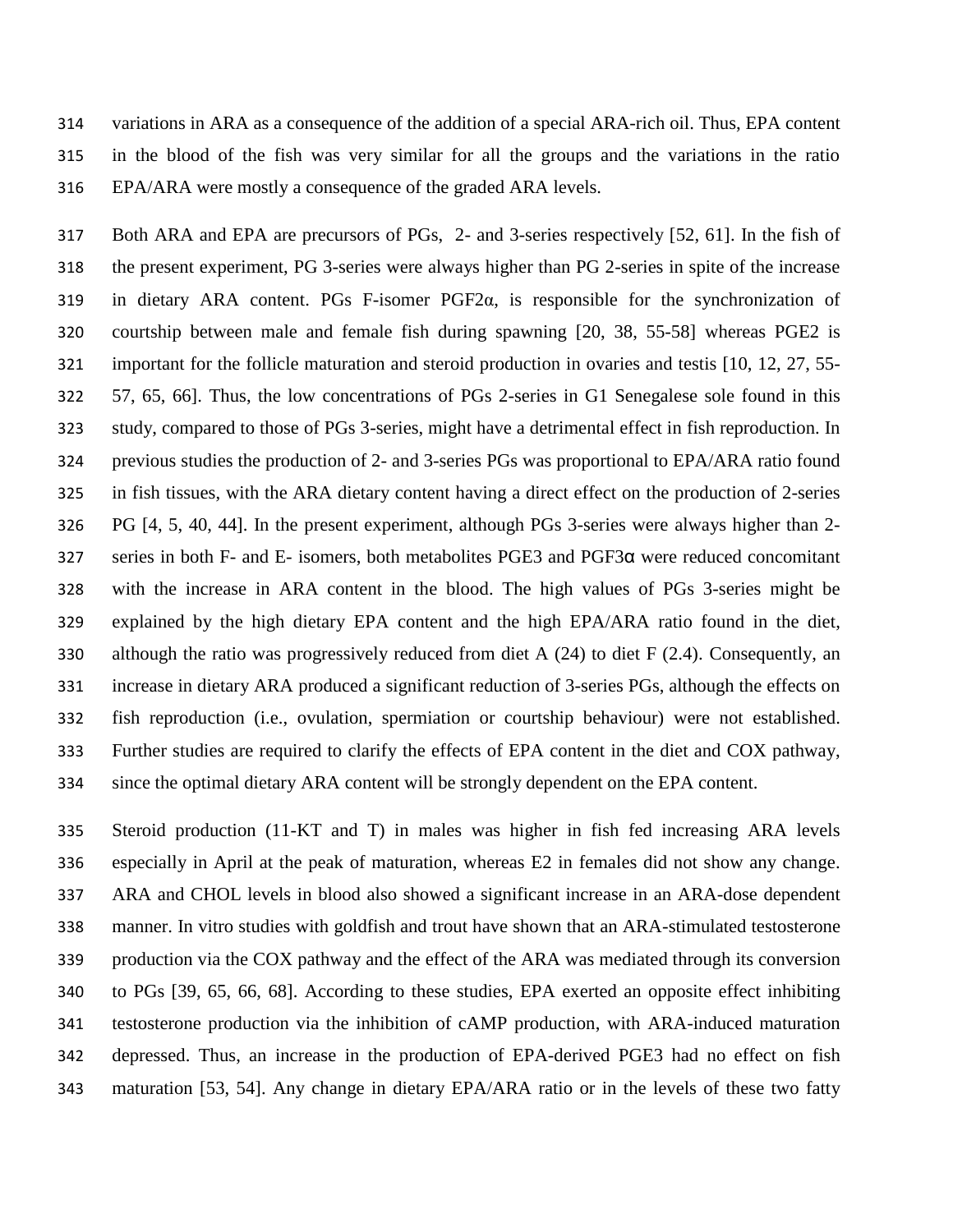acids in fish tissues may influence the production of PGs and steroids. The in vivo effects of increased dietary ARA in the present experiment are consistent with previous in vitro studies 346 showing a significant positive correlation  $(r^2=0.7, P<0.05)$  between plasma steroid levels and dietary ARA. Thus, 11-KT and T in males showed a clear dietary response with blood ARA levels increasing and EPA/ARA ratio reduced, and with steroid levels increasing progressively to peak in April in all the groups. However, the steroid levels found in this study were lower than 350 those reported in wild males of Senegalese sole (i.e., 11-KT peak of  $\approx$ 33 ng mL<sup>-1</sup>) [15]. In females plasmatic levels of Estradiol (E2) did not show any increase derived from increasing ARA dietary content, only group B showed a higher but not significantly different peak of E2 353 similar to the levels found in wild and cultured females (i.e., aprox. 6-7 ng mL<sup>-1</sup>) [21]. The peak in E2 levels was in March, one month earlier than in males, in all the groups except the control. Similar results have been found in other studies with marine fish in response to graded levels of dietary ARA, thus plasma vitellogenin concentration peaked one month earlier in cod fed increasing levels of ARA [45] and showed a two week delay in the spawning season in the case of halibut [1]. However, more studies are required to clarify the effects of dietary ARA on the steroid production in females. Changes in dietary CHOL could be affecting the steroid production in broodstock fish [2]. In the present study, blood ARA and CHOL levels increased 361 in parallel  $(r^2=0.8, P<0.05)$  to ARA in the diet, in spite of CHOL levels being the same in all the diets used (i.e., 12% TL, see Table 2). Thus, dietary ARA might have increased the mobilization of CHOL in the blood by means of cAMP formation [36]. Wang and Stocco [70] showed the interaction between ARA metabolism and CHOL during steroidogenesis in Leydig cells of rat, indicating that mobilization of CHOL regulated by StAR protein in turn affected ARA-mediated pathways and metabolites produced by lipoxygenase, epoxygenase and cyclooxygenase activity. Mercury and Kraak [35] demonstrated that EPA blocks cAMP formation and consequently StAR protein and the transport of CHOL in steroidogenic tissues. The results of the present experiment 369 showed that EPA in blood was reduced in a dietary ARA dose-related manner  $(r^2=0.6, P<0.05)$ , therefore availability of ARA in blood (tissues) might be inducing StAR regulation and CHOL circulation, however StAR protein, lipooxygenase, epoxygenase and cyclooxygenase gene expression were not studied in the present experiment. Another explanation of CHOL incorporation in blood, is the biosynthesis by the fish. Leaver et al. [28] showed that Atlantic salmon increased CHOL biosynthesis after dietary substitution of fish oil with vegetable oil [28],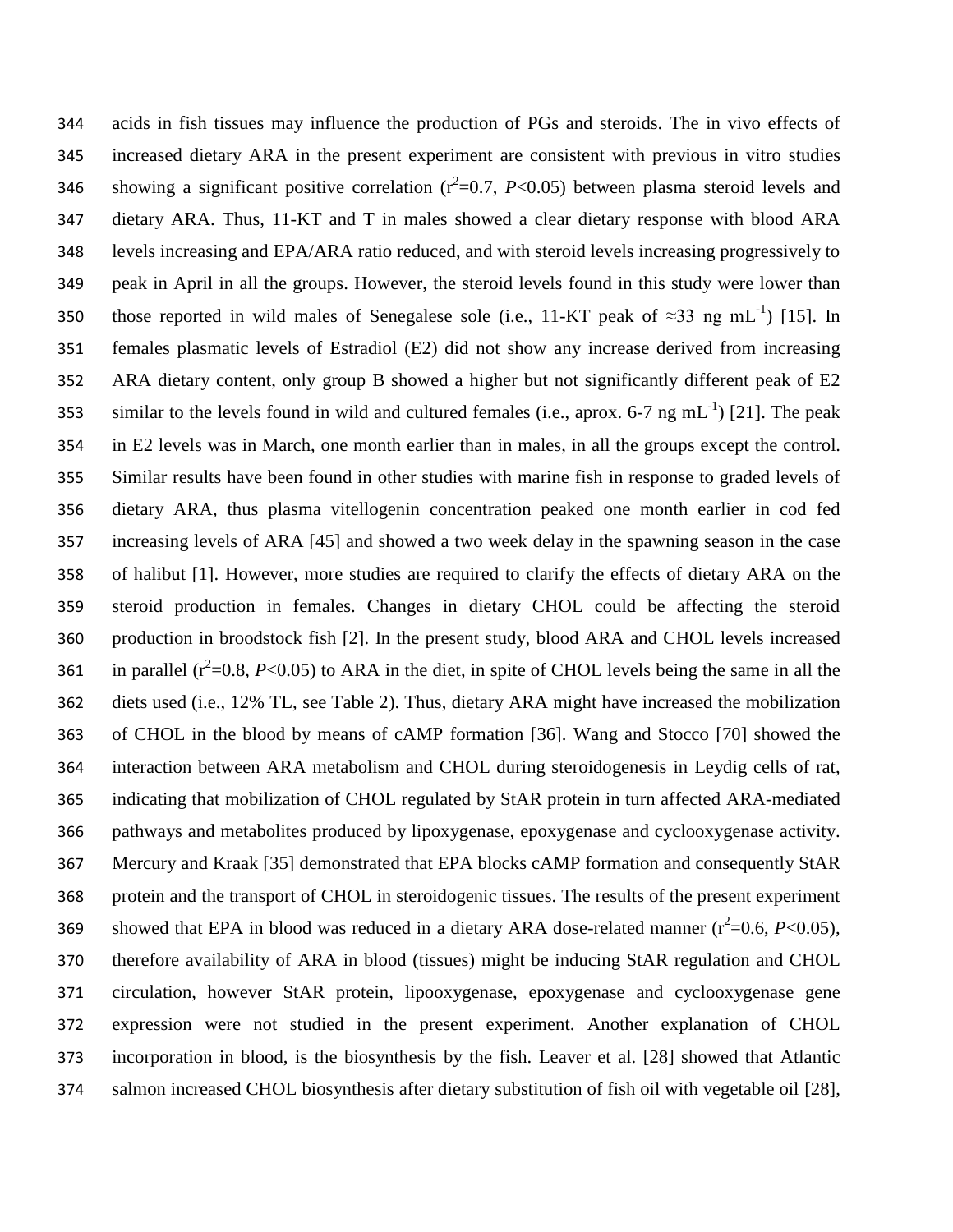however, in Senegalese sole there is no information regarding to the capacity of the fish for CHOL synthesis.

### **5. Conclusion**

 There was a significant effect of dietary ARA levels on steroid production in G1 Senegalese sole males, which might have important consequences in the reproduction of cultured fish although no effect was observed in females. Changes in dietary ARA content modified the fatty acid profile of fish blood, with a concomitant increase in ARA and a reduction of EPA and EPA/ARA ratio. Increased ARA levels in blood resulted in a reduction in the production of 3-series prostaglandins an increase of CHOL mobilization in the blood.

#### **Acknowledgments**

 The authors gratefully thank to G. Rosenlund from Skretting ARC (Norway) for formulating and providing the diets used in the study. Thanks to N. Gras, G. Macia and J.R. Dick, F. Strachan, M.J. Bayarri and V. Piquer for technical support and Karl Andree for reviewing the MS. This research was funded by Ministerio de Agricultura, Pesca, Alimentación y Medio Ambiente - JACUMAR Project Lenguado coordinated nationally by Pedro Cañavate and in IRTA by N.D. and (INIA)-FEDER project RTA2005-00113-00-00 coordinated by N.D. F.N. thanks Agència de Gestió d'Ajuts Universitaris i de Recerca (AGAUR) for the PhD grant that he was awarded.

#### **References**

- [1] E. Alorend, The effect of dietary arachidonic acid concentration on Atlantic Halibut (*Hippoglossus hippoglossus*) broodstock performance, assessment of egg, milt and larval quality., PhD Thesis, Institute of Aquaculture University of Stirling, UK, 2004, p. 176.
- [2] S.F. Baron, P.B. Hylemon, Biotransformation of bile acids, cholesterol, and steroids hormones. In: R.L.M.a.B.A. White (Ed.), Gastrointestrinal microbiology, Vol. 1, Chapman and Hall, London, England, 1997, p. 663.
- 399 [3] J.G. Bell, D.R. Tocher, F. MacDonald, J. Sargent, Effects of diets rich in linoleic (18:2n 6) and  $\alpha$ - linolenic (18:3n - 3) acids on the growth, lipid class and fatty acid compositions and eicosanoid production in juvenile turbot (*Scophthalmus maximus*), Fish. Physiol. Biochem. 13 (1994) 105- 118.
- [4] J.G. Bell, D.R. Tocher, F.M. MacDonald, J.R. Sargent, Diets rich in eicosapentaenoic acid and [gamma]-linolenic acid affect phospholipid fatty acid composition and production of prostaglandins E1, E2 and E3 in turbot (*Scophthalmus maximus*), a species deficient in [Delta]5 fatty acid desaturase, Prostag. Leukotr. Ess. 53 (1995) 279-286.
- [5] J.G. Bell, D.R. Tocher, J.R. Sargent, Effect of supplementacion with 20: 3(n-6), 20 : 4(n-6) and 20 : 5(n-3) on the production of prostaglnadins E and F of the 1-, 2- and 3-series in turbot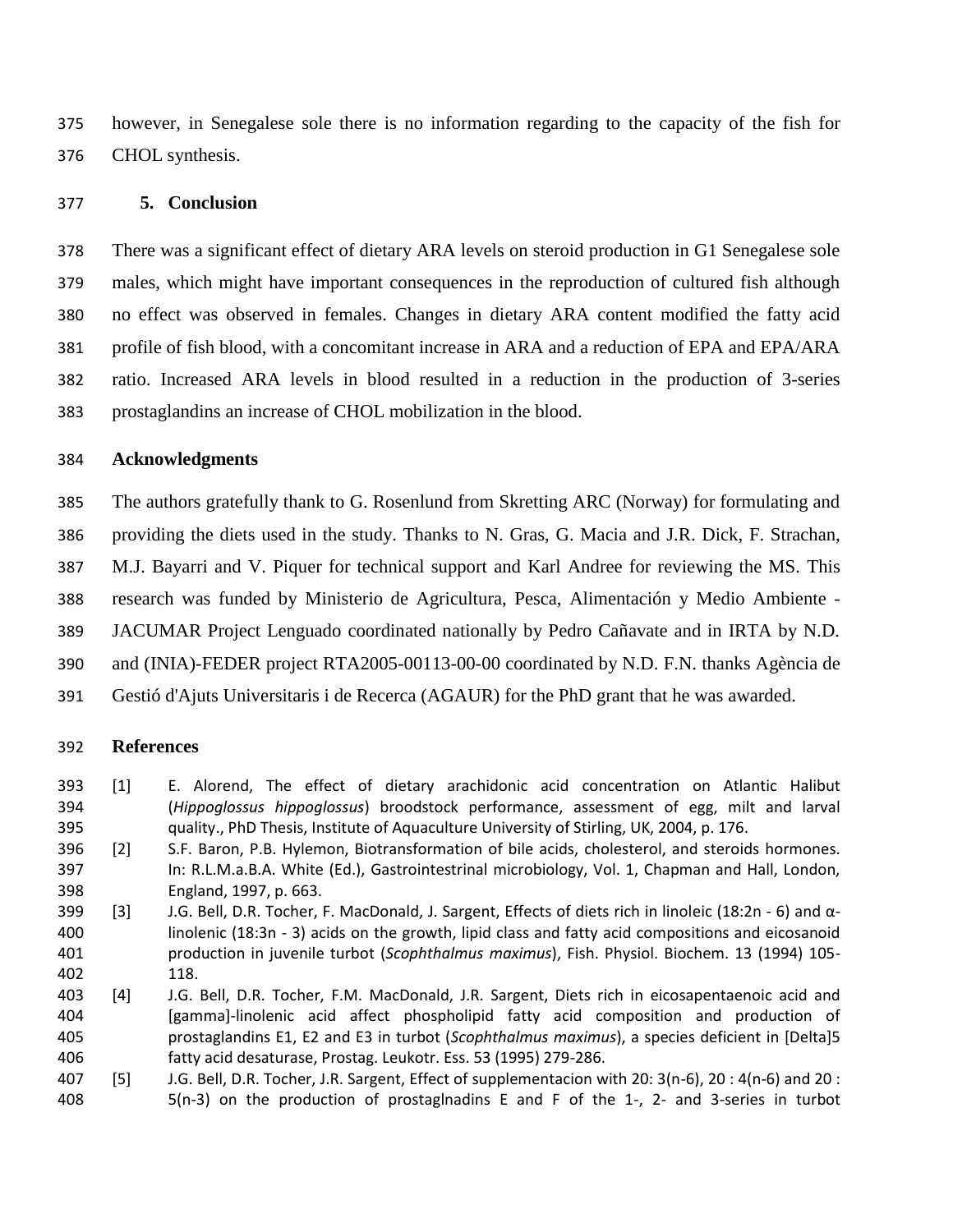- (*Scophthalmus maximus*) brain astroglial cells in primary culture Biochem. Bioph. Res. Co. 1211 (1994) 335-342.
- [6] M.V. Bell, J.R. Dick, M. Thrush, J.C. Navarro, Decrease 20:4n-6/20:5n-3 ratio in sperm from cultured sea bass, *Dicentrarchus labrax,* broodstock compared with wild fish Aquaculture 144 (1996) 189-199.
- 414 [7] R.B. Bridges, J.G. Coniglio, The Biosynthesis of D<sup>9,12,15,18</sup>Tetracosatetraenoic and of D<sup>6,9,12,15,18</sup> Tetracosapentaenoic acids by rat testes, BBA-Lipid Lipid Met. 245 (1970) 45-49.
- [8] I. Carazo, I. Martin, P. Hubbard, O. Cherenguini, E. Mañanos, A. Canario, N. Duncan, Reproductive behaviour, the absence of reproductive behaviour in cultured (G1 generation) and chemical communication in the Senegalese sole (*Solea senegalensis*) Proceding of 9th ISRPF, Vol. 4, Indian *J. Sci. Technol.*, Cochin, India., 9-14 August, 2011, p. 96.
- [9] W.W. Christie, Lipid Analysis. Pergamon, Oxford, UK, 1982, p. 207
- [10] L.L. Espey, J.S. Richards, Ovulation In: J.D. Neill (Ed.), The Physiology of Reproduction, vol. 1, 3rd ed. , Academic Press, Amsterdam, 2006, pp. 425-474
- [11] J.M. Folch, M. Lees, G.H. Sloane Stanley, A simple method for the isolation and purification of total lipids from animal tissues, J. Biol. Chem. 226 (1957) 497-509.
- [12] C. Fujimori, K. Ogiwara, A. Hagiwara, S. Rajapakse, A. Kimura, T. Takahashi, Expression of cyclooxygenase-2 and prostaglandin receptor EP4b mRNA in the ovary of the medaka fish, *Oryzias latipes*: Possible involvement in ovulation, Mol. Cell. Endocrinol. 332 (2010) 67-77.
- [13] N.E. Furland, E.N. Maldonado, P.A. Aresti, M.I. Aveldaño, Changes in lipids containing long- and very long-chain polyunsaturated fatty acids in cryptorchid rat testes, Biol. Reprod. 77 (2007) 181-188.
- [14] H. Furuita, K. Hori, Suzuki, T. Sugita, T. Yamamoto, Effect of n-3 and n-6 fatty acids in broodstock diet on reproduction and fatty acid composition of broodstock and eggs in the Japanese eel (*Anguilla japonica*), Aquaculture 267 (2007) 55-61.
- [15] A. García-López, V. Anguis, E. Couto, A.V.M. Canario, J.P. Cañavate, C. Sarasquete, G. Martínez- Rodríguez, Non-invasive assessment of reproductive status and cycle of sex steroid levels in a captive wild broodstock of Senegalese sole *Solea senegalensis* (Kaup), Aquaculture 254 (2006) 583-593.
- [16] Á. García-López, E. Couto, A.V.M. Canario, C. Sarasquete, G. Martínez-Rodríguez, Ovarian development and plasma sex steroid levels in cultured female Senegalese sole Solea senegalensis, Comp. Biochem. Phys. A 146 (2007) 342-354.
- [17] A. García-López, V. Fernández-Pasquier, E. Couto, A.V.M. Canario, C. Sarasquete, G. Martínez- Rodríguez, Testicular development and plasma sex steroid levels in cultured male Senegalese sole *Solea senegalensis* Kaup, Gen. Comp. Endocr. 147 (2006) 343-351.
- [18] F. Goetz, P. Duman, A. Berndtson, E. Janowsky, The role of prostaglandins in the control of ovulation in yellow perch (*Perca flavescens*), Fish Physiol. Biochem. 7 (1989) 163-168.
- [19] F.W. Goetz, F. Cetta, Ovarian and plasma PGE and PGF levels in naturally ovulating brook trout (*Salvelinus fontinalis*) and the effects of indomethacin on prostaglandin levels, Prostaglandins 26 (1983) 387-395.
- [20] A.V. Golubev, Role of chemical stimuli in group and spawn-ing behavior of zebrafish, *Brachidanio rerio*, J. Ichthyol. 6 (1984) 1020-1027.
- [21] J.M. Guzmán, B. Norberg, J. Ramos, C.C. Mylonas, E.L. Mañanós, Vitellogenin, steroid plasma levels and spawning performance of cultured female Senegalese sole (*Solea senegalensis*), Gen. Comp. Endocr. 156 (2008) 285-297.
- [22] J.M. Guzmán, J. Ramos, C.C. Mylonas, E.L. Mañanós, Spawning performance and plasma levels of GnRHa and sex steroids in cultured female Senegalese sole (*Solea senegalensis*) treated with different GnRHa-delivery systems, Aquaculture 291 (2009) 200-209.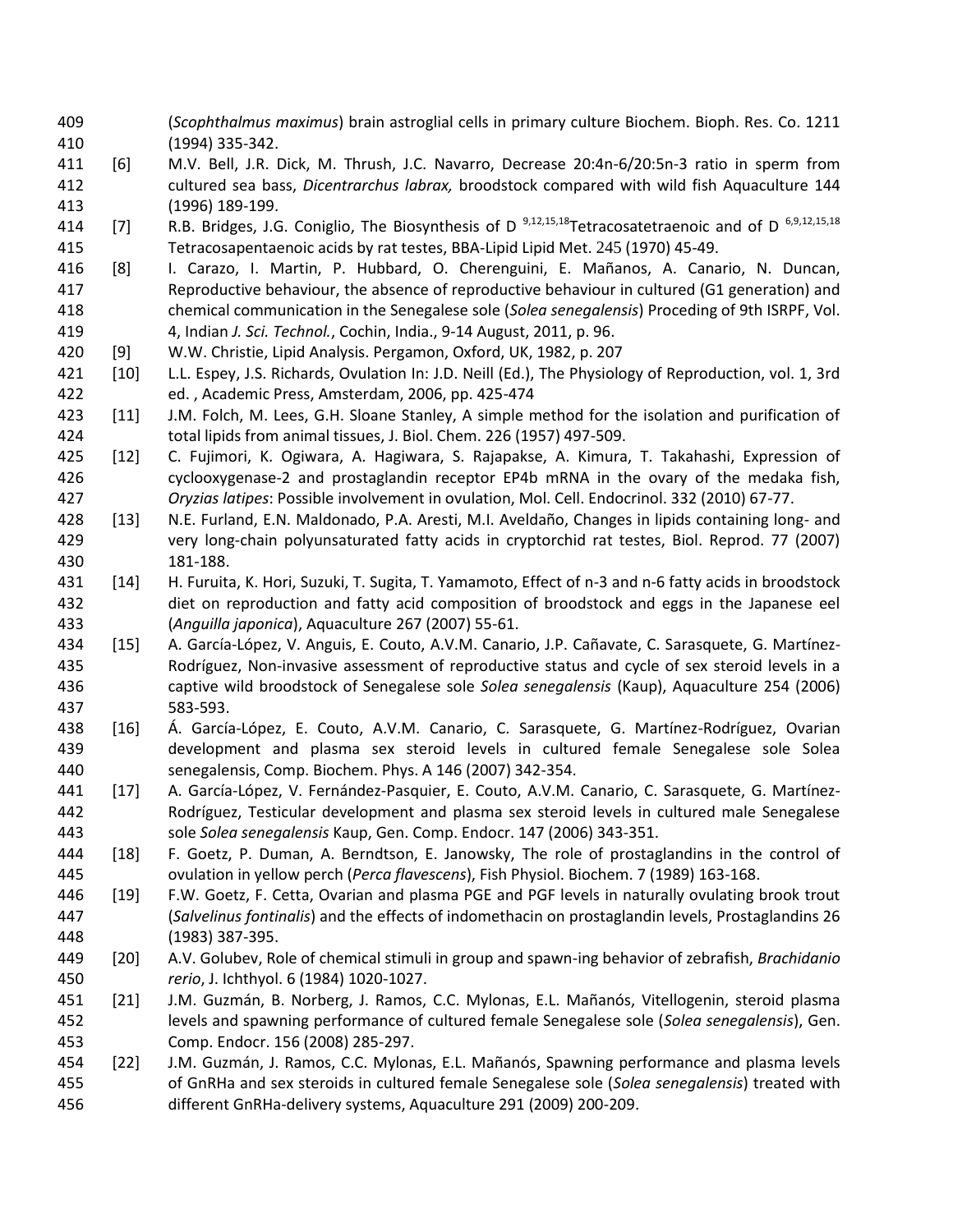- [23] R.J. Henderson, D.R. Tocher, Thin-layer chromatography. In: R.J.H.S. Hamilton (Ed.), Lipid Analysis. A Practical Approach, IRL Press, Oxford, 1992, pp. 65-111.
- [24] J. Hu, Z. Zhang, W.-J. Shen, S. Azhar, Cellular cholesterol delivery, intracellular processing and utilization for biosynthesis of steroid hormones, Nutr. Metab. 7 (2010) 47.
- [25] M.D. Huynh, D.D. Kitts, C. Hu, A.W. Trites, Comparison of fatty acid profiles of spawning and non-spawning Pacific herring, *Clupea harengus pallasi*, Comp. Biochem. Physiol. B 146 (2007) 504-511.
- [26] M.S. Izquierdo, H. Fernández-Palacios, A.G.T. Tacon, Effect of broodstock nutrition on reproductive performance of fish, Aquaculture 197 (2001) 25-42.
- [27] M. Kobayashi, P.W. Sorensen, N.E. Stacey, Hormonal and pheromonal control of spawning behavior in the goldfish, Fish. Physiol. Biochem. 26 (2002) 71-84.
- [28] M. Leaver, L. Villeneuve, A. Obach, L. Jensen, J. Bron, D. Tocher, J. Taggart, Functional genomics reveals increases in cholesterol biosynthetic genes and highly unsaturated fatty acid biosynthesis after dietary substitution of fish oil with vegetable oils in Atlantic salmon (*Salmo salar*), BMC Genomics 9 (2008) 299.
- [29] A. Lenzi, L. Gandini, F. Lombardo, M. Picardo, V. Maresca, E. Panfili, F. Tramer, C. Boitani, F. Dondero, Polyunsaturated fatty acids of germ cell membranes, glutathione and blutathione-dependent enzyme-PHGPx: from basic to clinic, Contraception 65 (2002) 301-304.
- [30] A. Lenzi, M. Picardo, L. Gandini, F. Dondero, Lipids of the sperm plasma membrane: from polyunsaturated fatty acids considered as markers of sperm function to possible scavenger therapy, Hum. Reprod. Update 2 (1996) 246-256.
- [31] F. Linares, R.J. Henderson, Incorporation of 14C-labelled polyunsaturated fatty acids by juvenile turbot, *Scophthalmus maximus* (L.) in vivo, J. Fish. Biol. 38 (1991) 335-347.
- [32] A.L. Lister, G.J. Van Der Kraak, Regulation of prostaglandin synthesis in ovaries of sexually-mature zebrafish (*Danio rerio*), Mol. Reprod. Dev. 76 (2009) 1064-1075.
- [33] E. Mañanós, J. Núñez, S. Zanuy, M. Carrillo, F. Le Menn, Sea bass (Dicentrarchus labrax L.) vitellogenin. II-Validation of an enzyme-linked immunosorbent assay (ELISA), Comp. Biochem. Physiol. B 107 (1994) 217-223.
- [34] C. Mazorra, M. Bruce, J.G. Bell, A. Davie, E. Alorend, N. Jordan, J.F. Rees, N. Papanikos, M. Porter, N. Bromage, Dietary lipid enhancement of broodstock reproductive performance and egg and larval quality in Atlantic halibut (*Hippoglossus hippoglossus*), Aquaculture 227 (2003) 21-33.
- [35] F. Mercure, G. Van der Kraak, Inhibition of gonadotropin-stimulated ovarian steroid production by polyunsaturated fatty acids in teleost fish, Lipids 30 (1995) 547-554.
- [36] F. Mercure, G. Van der Kraak, Mechanisms of Action of Free Arachidonic Acid on Ovarian Steroid Production in the Goldfish, Gen. Comp. Endocr. 102 (1996) 130-140.
- [37] O. Meunpol, P. Meejing, S. Piyatiratitivorakul, Maturation diet based on fatty acid content for male *Penaeus monodon* (Fabricius) broodstock, Aquac. Res. 36 (2005) 1216-1225.
- [38] A. Moore, Electrophysiological and endocrinological evidence that F-series prostaglandins function as priming pheromones in mature male Atlantic salmon (*Salmo salar*) parr, J. Exp. Biol. 199 (1996) 2307-2316.
- [39] T. Mustafa, K.C. Srivastava, Prostaglandins (eicosanoids) and their role in ectothermic organisms, Adv. Comp. Environ. Physol. 5 (1989) 157-207.
- [40] F. Norambuena, Senegalese sole (*Solea senegalensis*) broodstock nutrition: arachidonic acid (20:4n-6, ARA) and reproductive physiology. PhD Thesis, Institute of Animal Biology, Vegetal and Ecology, Autonomous University of Barcelona, Spain, 2012, p. 187.
- [41] F. Norambuena, A. Estevez, M. Andrés, I. Carazo, N. Duncan, Preliminary comparison of nutritional status of wild and cultured broodstock of Senegal sole (*Solea senegalensis*). XIII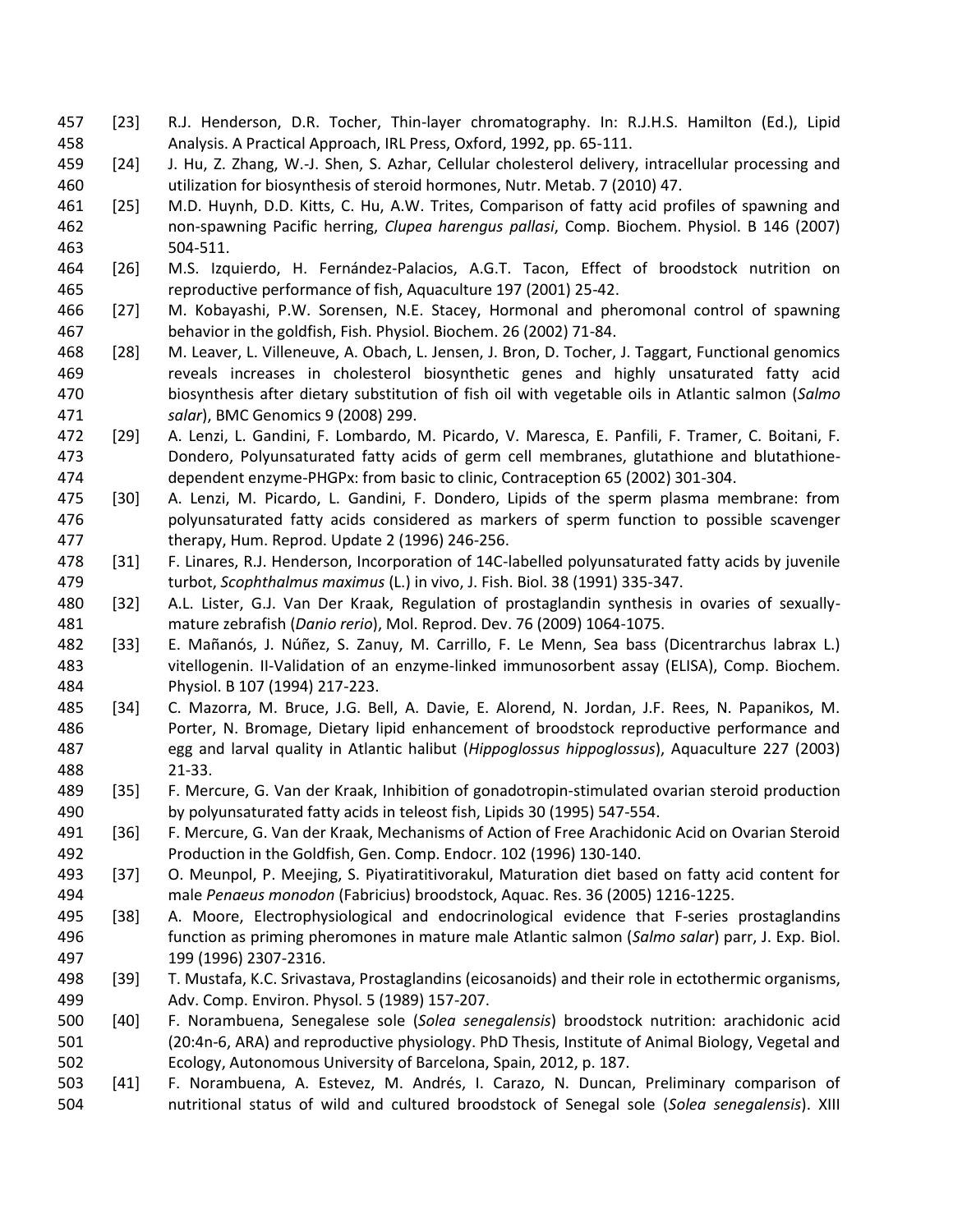- International Symposium on Fish Nutrition and Feeding Florianópolis, Brasil, 1-5 June, 2008, pp. 215-216
- [42] F. Norambuena, A. Estevez, G. Bell, I. Carazo, N. Duncan, Proximate and fatty acid composition in muscle, liver and gonads of wild *versus* cultured broodstock of Senegalese sole (*Solea senegalensis)*, Aquaculture 356-357 (2012) 176-185.
- [43] F. Norambuena, A. Estevez, J. Sánchez-Vázquez, N. Duncan, Dietary self selection of arachidonic fatty acid (20:4n-6) by senegalese sole (*Solea senegalensis*) broodstock *5th Workshop on the Cultivation of Soles* CCMAR, University of the Algarve, Faro, Portugal. 5-7 April, 2011, p. 12
- [44] F. Norambuena, S. Mackenzie, J.G. Bell, A. Callol, A. Estevéz, N. Duncan, Prostaglandin (F and E, 2-and 3-series) production and cyclooxygenase (COX-2) gene expression of wild and cultured broodtsock of Senegalese sole (*Solea senegalensis*), Gen. Comp. Endocr. 177 (2012) 256-262.
- [45] B. Norberg, K. Hamre, P. Araujo, T. van der Meeren, G. Rosenlund, Effect of graded levels of arachidonic acid on reproductive physiology, spawning performance, and egg quality of atlantic cod 5th Fish & shellfish larviculture symposium, European Aquacculture Society Oostende, Belgium, 7-11 September, 2009.
- [46] R. Patiño, G. Yoshizaki, D. Bolamba, P. Thomas, Role of arachidonic acid and protein kinase C during maturation-inducing hormone-dependent meiotic resumption and ovulation in ovarian follicles of Atlantic Croaker, Biol. Reprod. 68 (2003) 516-523.
- [47] J. Pickova, E. Brannas, T. Andersson, Importance of fatty acids in broodstock diets with emphasis on Arctic char (*Salvelinus alpinus*) eggs, Aquacult. Int. 15 (2007) 305-311.
- [48] W.S. Powell, Rapid extraction of arachidonic acid metabolites from biological samples using octadecylsilyl silica, Methods Enzymol. 86 (1982) 467-477.
- [49] C. Silversand, B. Norberg, C. Haux, Fatty-acid composition of ovulated eggs from wild and cultured turbot (*Scophthalmus maximus*) in relation to yolk and oil globule lipids, Mar. Biol. 125 (1996) 269-278.
- [50] W.L. Smith, The eicosanoids and their biochemical mechanism of action Biochem J. 259 (1989) 315-324.
- [51] W.L. Smith, R. Langenbach, Why there are two cyclooxygenase isozymes, J. Clin. Invest. 107 (2001) 1491-1495.
- [52] W.L. Smith, R.C. Murphy, J.E.V. Dennis E. Vance, The eicosanoids: cyclooxygenase, lipoxygenase, and epoxygenase pathways, New. Compr. Biochem. 36 (2002) 341-371.
- [53] L. Sorbera, S. Zanuy, M. Carrillo, A Role for polyunsaturated fatty acids and rostaglandins in oocyte maturation in the Sea bass (*Dicentrarchus labrax*), Ann. NY Acad. Sci. 839 (1998) 535-537.
- [54] L.A. Sorbera, J.F. Asturiano, M. Carrillo, S. Zanuy, Effects of polyunsaturated fatty acids and prostaglandins on oocyte maturation in a marine teleost, the European Sea bass (*Dicentrarchus labrax*), Biol. Reprod. 64 (2001) 382-389.
- [55] P.W. Sorensen, A.R. Brash, F.W. Goetz, R.G. Kellner, L. Bowdin, L.A. Verieze, Origins and funtions of F prostaglandins as hormones and pheromones in the goldfish. Reproductive Physiology of Fish, Proceeding of 5th International Symposium, Austin, 1995, pp. 252-254
- [56] P.W. Sorensen, N.E. Stacey, Brief review of fish pheromones and discussion of their possible uses in the control of non-indigenous teleost fishes, New Zeal. J. Mar. Fresh 38 (2004) 399-417.
- [57] N.E. Stacey, A. Chojnacki, A. Narayanan, T. Cole, C. Murphy, Hormonally derived sex pheromones in fish: exogenous cues and signals from gonad to brain, Can. J. Physiol. Pharm. 81 (2003) 329-341.
- [58] N.E. Stacey, F.W. Goetz, Role of prostaglandins in fish reproduction Can. J. Fish. Aquat. Sci. 39 (1982) 92-98
- [59] N.E. Stacey, S. Pandey, Effects of indomethacin and prostaglandins on ovulation of goldfish, Prostaglandins 9 (1975) 597-607.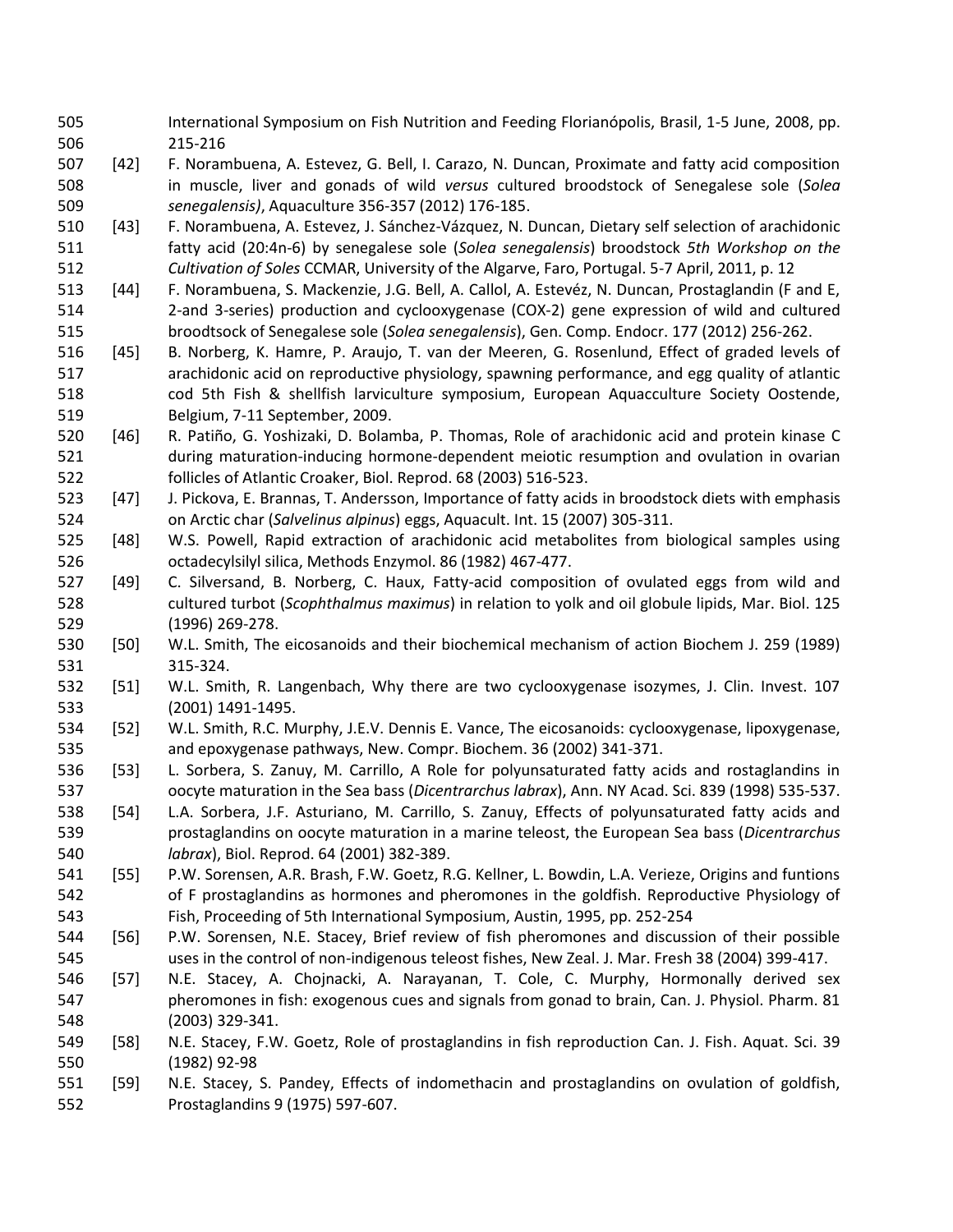- [60] P.S. Tam, R. Sawada, Y. Cui, A. Matsumoto, Y. Fujiwara, The metabolism and distribution of docosapentaenoic acid (n-6) in the liver and testis of growing rats, Biosci. Biotechnol. Biochem. 72 (2008) 2548-2554.
- [61] D.R. Tocher, Metabolism and funtions of lipids and fatty acids in teleost fish, Rev. Fish. Sci. 11 (2003) 107-184.
- [62] D.R. Tocher, E.Å. Bendiksen, P.J. Campbell, J.G. Bell, The role of phospholipids in nutrition and metabolism of teleost fish, Aquaculture 280 (2008) 21-34.
- [63] D.R. Tocher, D.G. Harvie, Fatty acid compositions of the major phosphoglycerides from fish neural tissues; (n−3) and (n−6) polyunsaturated fatty acids in rainbow trout (*Salmo gairdneri*) and cod (*Gadus morhua*) brains and retinas, Fish. Physiol. Biochem. 5 (1988) 229-239.
- [64] G. Van der Kraak, S. Biddiscombe, Polyunsaturated fatty acids modulate the properties of the sex steroid binding protein in goldfish, Fish. Physiol. Biochem. 20 (1999) 115-123.
- [65] G. Van der Kraak, J.P. Chang, Arachidonic acid stimulates steroidogenesis in goldfish preovulatory ovarian follicles, Gen. Comp. Endocr. 77 (1990) 221-228.
- [66] M.G. Wade, G. Van der Kraak, Arachidonic acid and prostaglandin E2 stimulate testosterone production by goldfish testis in vitro, Gen. Comp. Endocr. 90 (1993) 109-118.
- [67] M.G. Wade, G. Van der Kraak, Regulation of prostaglandin E and F production in the goldfish testis. Vol. 266, Wiley Subscription Services, Inc., A Wiley Company, 1993, pp. 108-115.
- [68] M.G. Wade, G. Van der Kraak, M.F. Gerrits, J.S. Ballantyne, Release and steroidogenic action of polyunsaturated fatty acids in the goldfish testis, Biol. Reprod. 51 (1994) 131-139.
- [69] X. Wang, D.M. Stocco, Cyclic AMP and arachidonic acid: a tale of two pathways, Mol. Cell. Endocrinol. 158 (1999) 7-12.
- [70] X. Wang, D.M. Stocco, The decline in testosterone biosynthesis during male aging: A consequence of multiple alterations, Mol. Cell. Endocrinol. 238 (2005) 1-7.
- 
- 
- 
- 
- 
- 
- 
- 
- 
- 
- 
-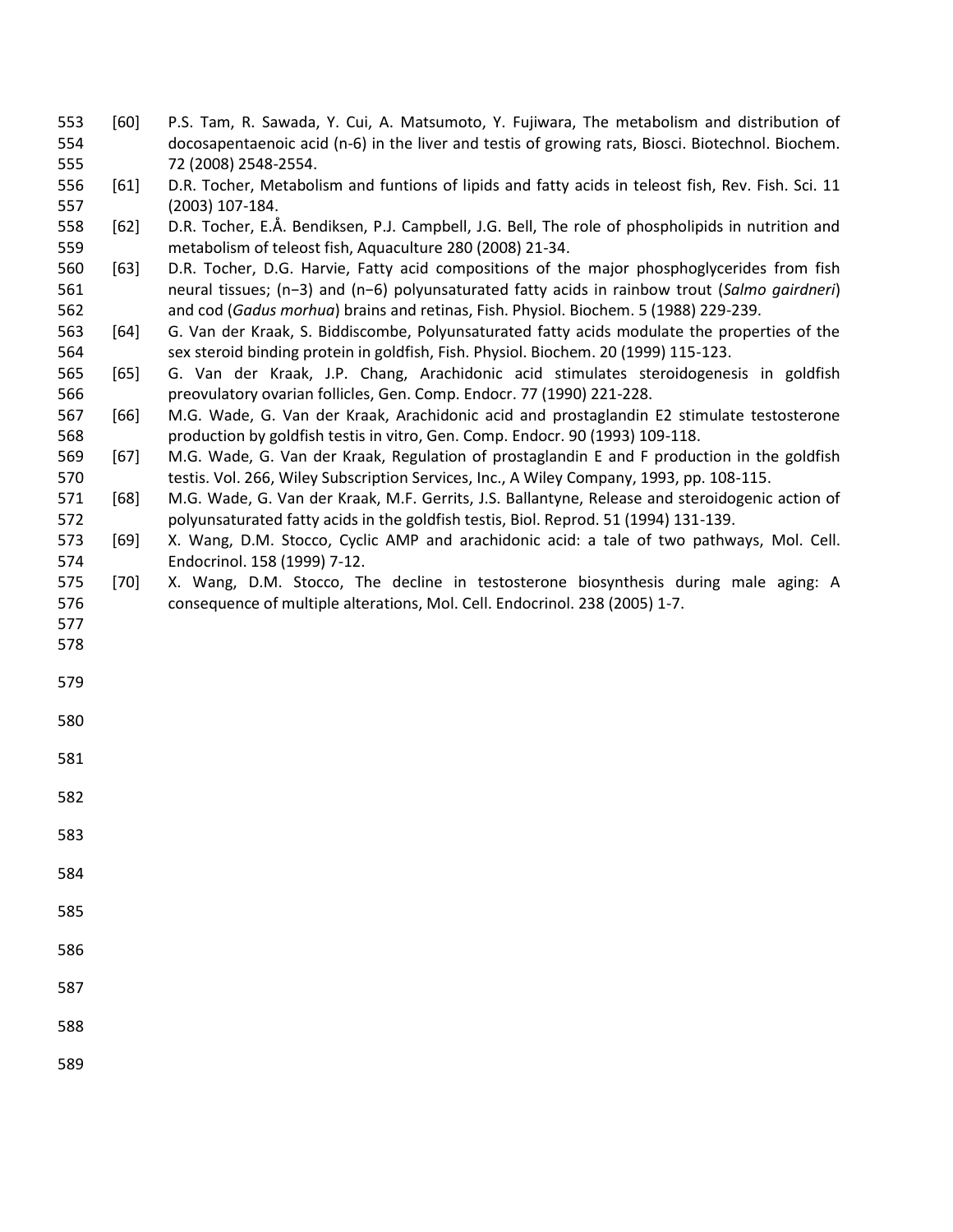*Fig. 1 ARA levels in red blood cells (% TFA) of six (A, B, C, D, E F) fish groups of Senegalese sole (Solea senegalensis) fed different dietary ARA levels over nine months. Fish are grouped by sex in Fig 1a) males and Fig 1 b) females. Different letters for the same month indicate significant differences (ANOVA, P<0.05, N=10) among groups. ARA content, diet A = 0.7, B = 1.6, C = 2.3, D = 3.2, E= 5.0 and F= 6.0 % TFA.*

 *Fig. 2 EPA/ARA ratio in red blood cells of six groups (A, B, C, D, E, F) of Senegalese sole (Solea senegalensis) fed different dietary ARA levels over nine months. The fish were sampled in September (Sep.), December (Dec.), March and May. Fish are grouped by sex in Fig 2a) males and Fig 2b) females. Values are mean ± SEM significant differences between groups were established by one-way ANOVA and are indicated by different superscripts for each month (P<0.05, N=10). ARA content, diet A= 0.7, B= 1.6, C= 2.3, D= 3.2, E= 5.0 and F= 6.0% TFA*.

 *Fig. 3 Cholesterol (CHOL) levels in the blood of six fish groups of Senegalese sole, males and females fed different dietary ARA levels (A, B, C, D, E and F), over nine month (September – May). Values are mean + SEM and are expressed as % of total lipids. Columns assigned different letters were significantly different (ANOVA, P<0.05, N=10). ARA content, diet A= 0.7, B= 1.6, C= 2.3, D= 3.2, E= 5.0 and F= 6.0% TFA.* 

 *Fig. 4 Concentration of plasma prostaglandins a) E-isomers, PGE2 and PGE3 and b) F- isomers, PGF2α and PGF3α, of six groups of Senegalese sole females fed over nine month with different dietary ARA levels (A, B, C, D, E and F). Values are mean + SEM and are expressed as pg ml<sup>-1</sup> plasma, significant differences between groups were established by one-way ANOVA and are indicated by different superscript letters within individual bars (P<0.05, N=10). ARA content, diet A= 0.7, B= 1.6, C= 2.3, D= 3.2, E= 5.0 and F= 6.0% TFA. Fig. 5 Concentration of plasma prostaglandins a) E-isomers, PGE2 and PGE3 and b) F-*

 *isomers, PGF2α and PGF3α, of six groups of Senegalese sole males, fed over nine months with different dietary ARA levels (A, B, C,D, E and F). Values are mean + SEM are expressed as pg ml*<sup>*1*</sup> plasma, significant differences between groups were established by one-way ANOVA and *are indicated by different superscript letters within individual bars (P<0.05, N=10). ARA content, diet A= 0.7, B= 1.6, C= 2.3, D= 3.2, E= 5.0 and F= 6.0% TFA.*

 *Fig. 6 Changes in plasma levels of 11-ketotestosterone (11-KT) and testosterone (T) (mean ± SEM) of Senegalese sole males measured in December 2009 (Dec.), January (Jan.), February (Feb.), March (Mar.), April (Apr.), May and June 2010 and fed different dietary ARA levels. a) Fish fed diets A and B, b) fish fed diets A and C, c) fish fed diets A and D, d) fish fed diets A and E, e) fish fed diets A and F. Different letters indicate significant differences (ANOVA, P<0.05, N=10) between sampling months and within treatments. Small letters are used for diet A used as a control and capital letters for dietary treatments B, C, D, E and F. (\*) indicate significant differences (P<0.05) with respect to the control group (A) and the dietary treatment. ARA content, diet A= 0.7 (control), B= 1.6, C= 2.3, D= 3.2, E= 5.0, F= 6.0% TFA.*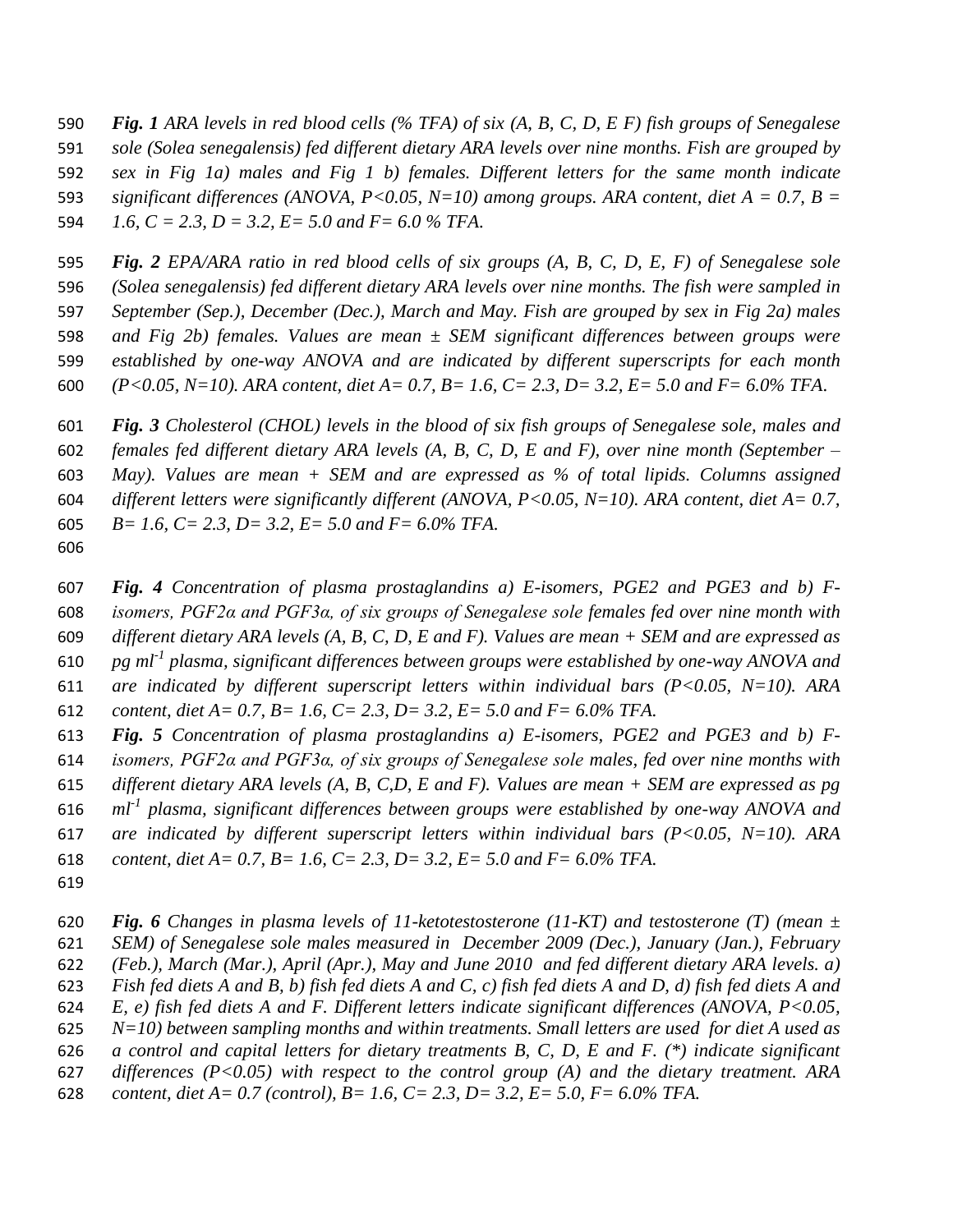- *Fig. 7 Changes in plasma levels of estradiol (E2) (mean ± SEM) of Senegalese sole females*
- *measured in December 2009 (Dec.), January (Jan.), February (Feb.), March (Mar.), April*
- *(Apr.), May and June 2010 and fed different dietary ARA levels. a) Fish fed diets A and B, b)*
- *fish fed diets A and C, c) fish fed diets A and D, d) fish fed diets A and E, e) fish fed diets A and*
- *F. Different letters indicate significant differences (ANOVA, P<0.05, N=10) between sampling*
- *months and within treatments. Small letters are used for diet A used as a control and capital*
- *letters for dietary treatments B, C, D, E and F. (\*) indicate significant differences (P<0.05) with*
- *respect to the control group (A) and the dietary treatment. ARA content, diet A= 0.7 (control),*
- *B= 1.6, C= 2.3, D= 3.2, E= 5.0, F= 6.0% TFA.*
- 
- *Table 1 Ingredients and chemical composition of six experimental diets (A, B, C, D, E and F)*
- *Table 2 Lipid, fatty acid content and fatty acid composition (% TFA ± SEM) of the diets used (A,*
- *B, C, D, E and F) to feed G1 Senegalese sole (Solea senegalensis). Rows assigned different*
- *letters were significantly different (ANOVA, P<0.05, N=3)*
- *Table 3 Lipid class composition (% ± SEM) of the diets used (A, B, C, D, E and F) to feed G1 Senegalese sole (Solea senegalensis) (ANOVA, P<0.05, N=10).*
- 
- *Table 4 Lipid, fatty acid content and fatty acid composition (% TFA) of Senegalese sole male*
- *blood sampled in September 2009 (Initial), and in May 2010 (Final) and fed 6 different diets (A,*
- *B, C, D, E, F). Rows assigned different letters were significantly different (ANOVA, P<0.05,*
- *N=10). ARA content, diet A= 0.7, B= 1.6, C= 2.3, D= 3.2, E= 5.0 and F= 6.0% TFA*
- *Table 5 Lipid, fatty acid content and fatty acid composition (% TFA) of Senegalese sole female blood sampled in September 2009 (Initial), and in May 2010 (Final) and fed six different diets*
- *(A, B, C, D, E, F). Rows assigned different letters were significantly different (ANOVA, P<0.05,*
- *N=10). ARA content, diet A= 0.7, B= 1.6, C= 2.3, D= 3.2, E= 5.0 and F= 6.0% TFA*
- 
- 
- 
- 
- 
- 
- 
- 
-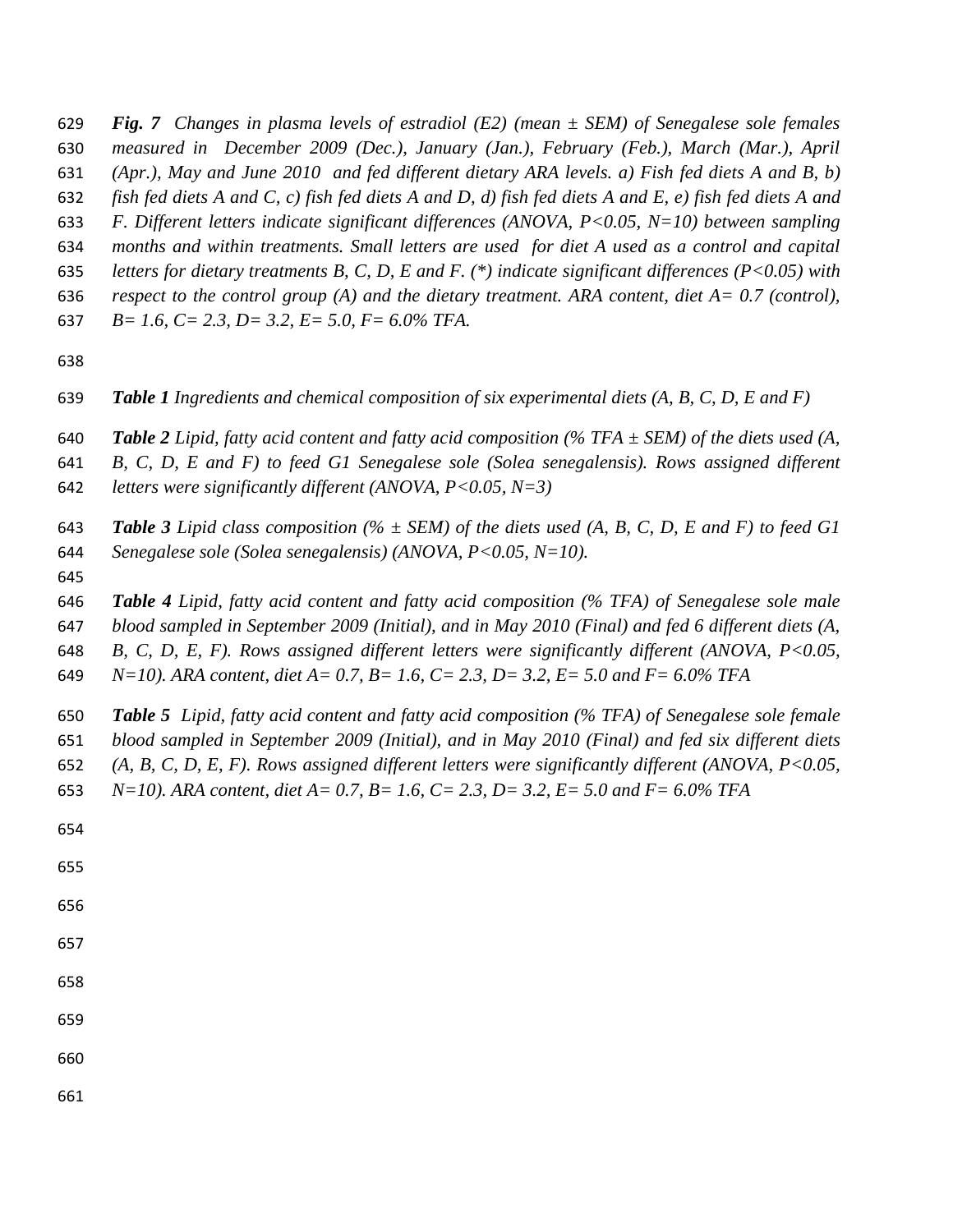662 Fig. 1



- 670
- 671
- 672
- 673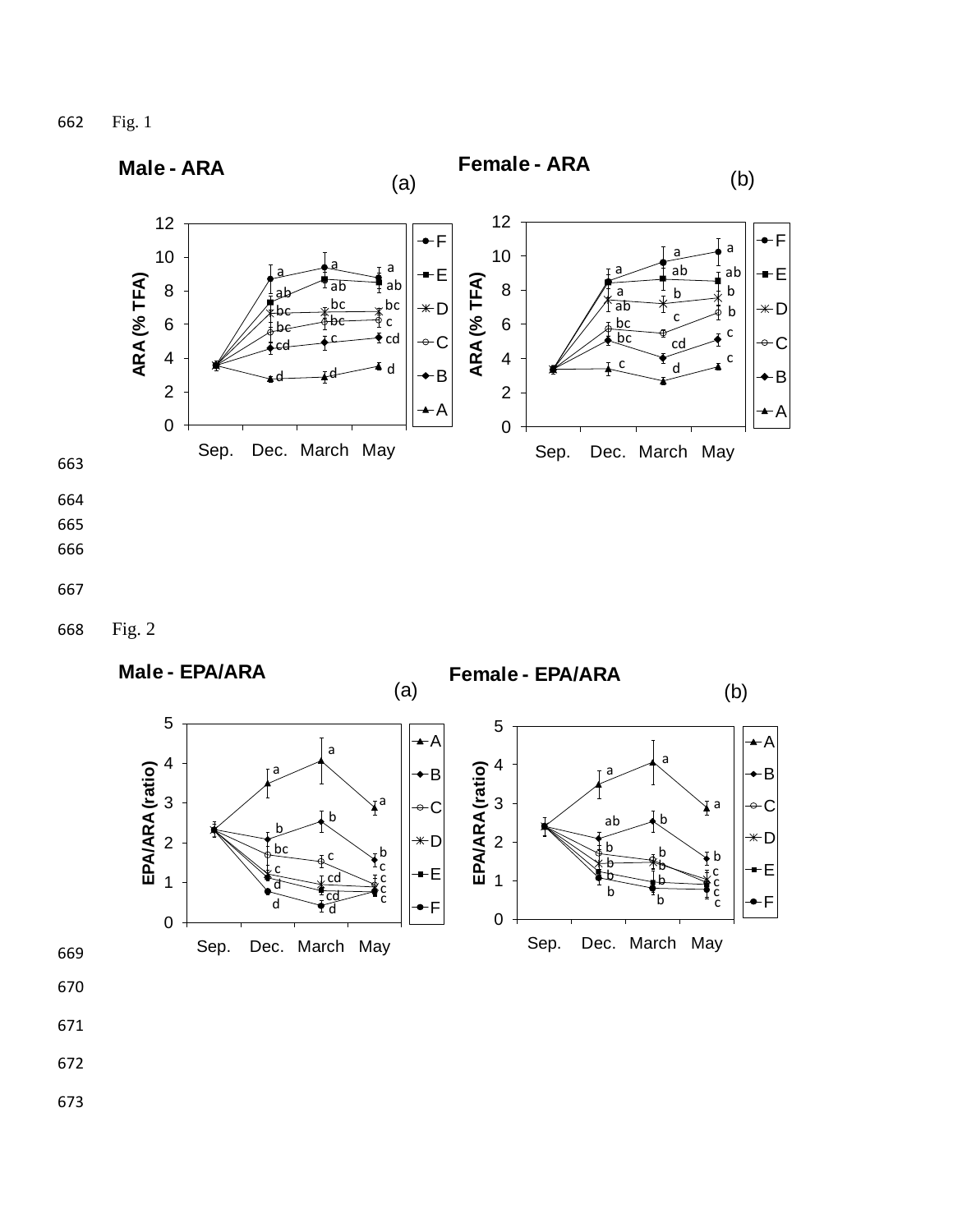Fig. 3

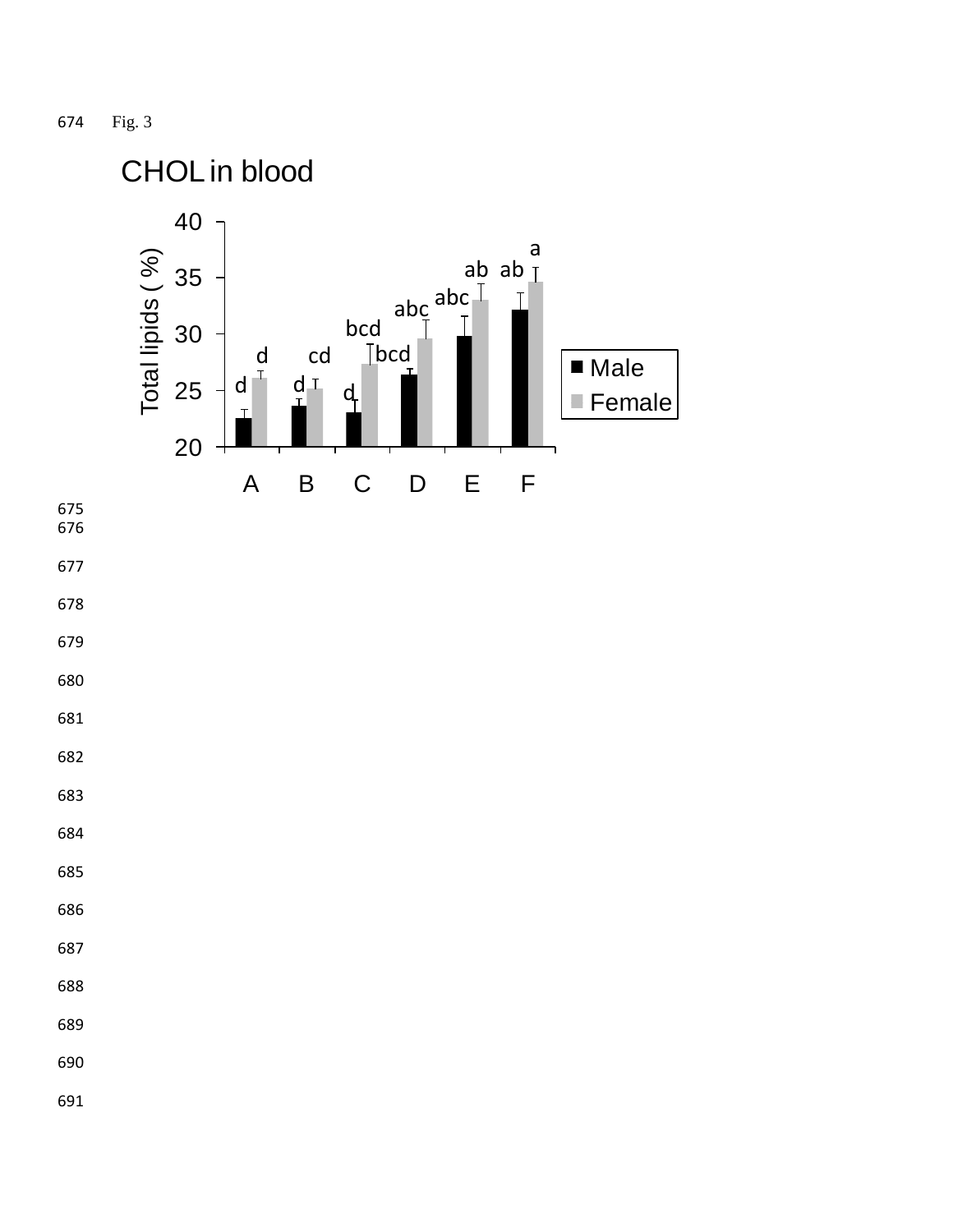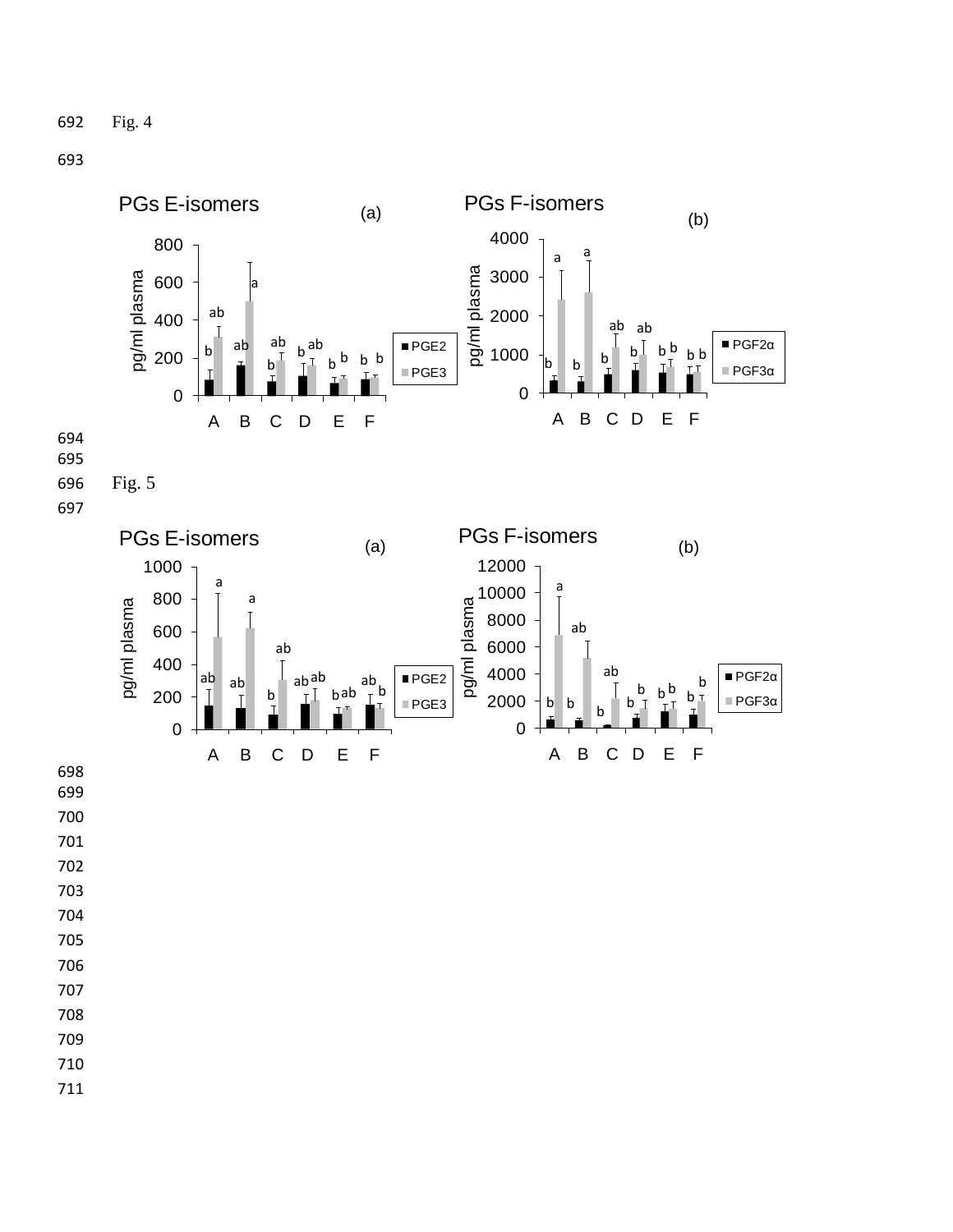

714

715 716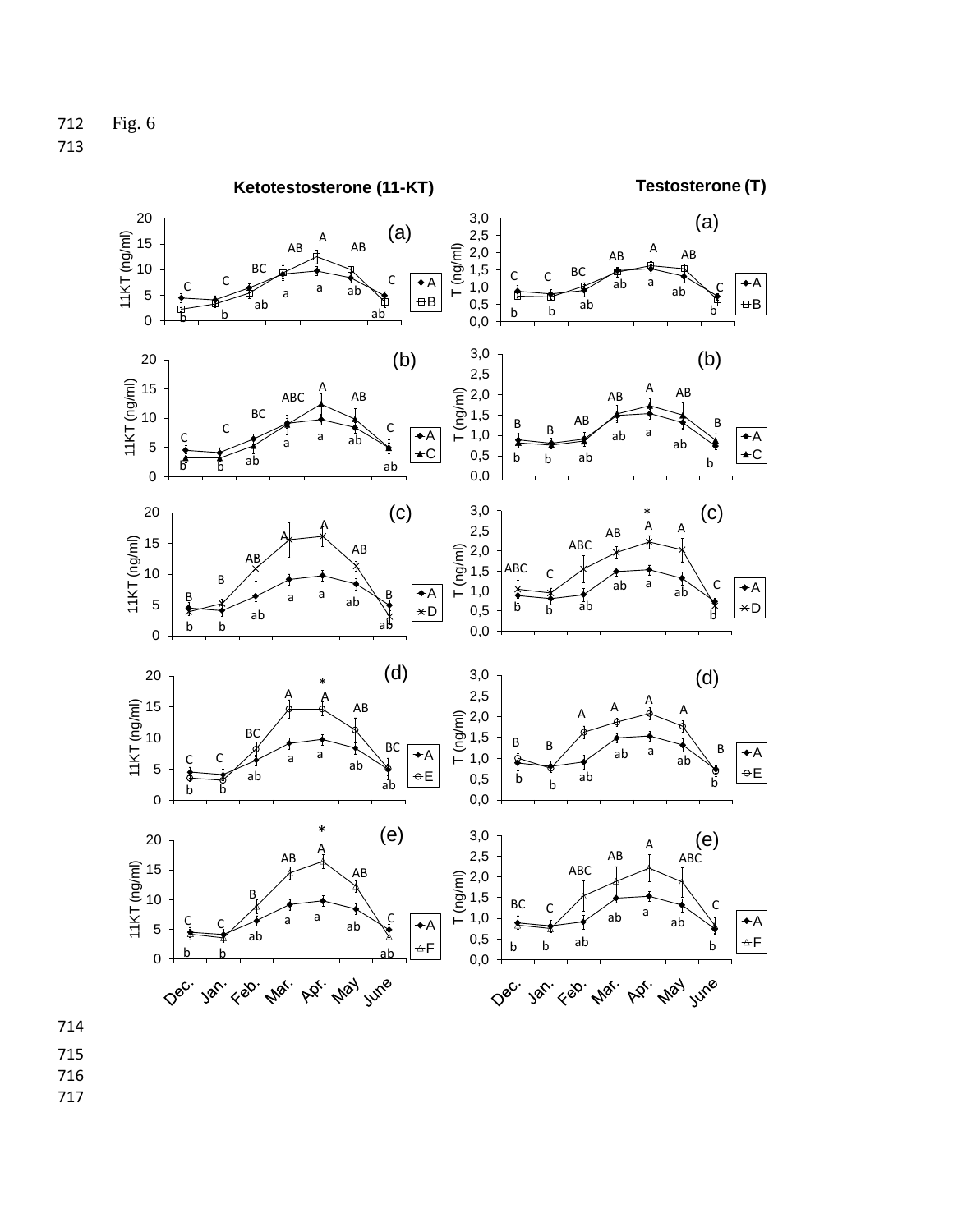718 Fig. 7 719

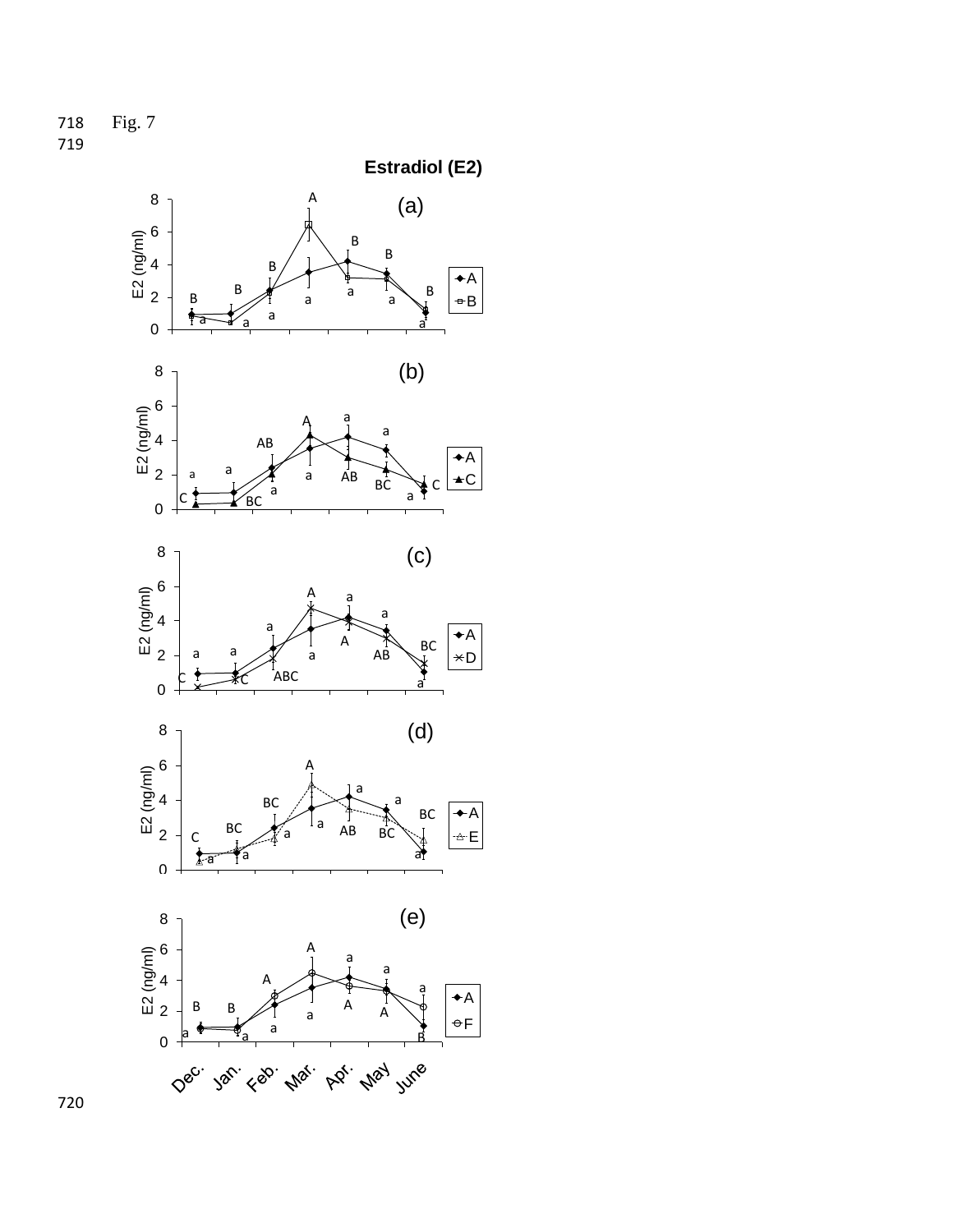| Ingredients (g/Kg)        | A     | B     | C     | D     | Е     | F     |
|---------------------------|-------|-------|-------|-------|-------|-------|
| Fish meal <sup>1</sup>    | 645.0 | 645.0 | 645.0 | 645.0 | 645.0 | 645.0 |
| Wheat $gluten2$           | 120.0 | 120.0 | 120.0 | 120.0 | 120.0 | 120.0 |
| Wheat <sup>3</sup>        | 125.8 | 125.8 | 125.8 | 125.8 | 125.8 | 125.8 |
| Fish $oil4$               | 80.0  | 76.0  | 71.8  | 67.6  | 63.2  | 59.0  |
| Vevodar <sup>5</sup>      | 0.0   | 4.0   | 8.2   | 12.4  | 16.8  | 21.0  |
| Premixes <sup>6</sup>     | 29.2  | 29.2  | 29.2  | 29.2  | 29.2  | 29.2  |
| Analysed values           |       |       |       |       |       |       |
| Moisture, %               | 8.0   | 7.8   | 8.3   | 8.4   | 8.6   | 8.3   |
| Crude protein, $%$ DM $'$ | 61,2  | 61,4  | 61.6  | 61,7  | 61,8  | 62,2  |
| Crude fat, % DM           | 13.8  | 14.1  | 14.4  | 13.7  | 14.1  | 14.3  |

722 Crude fat, % DM 13.8 14.1 14.4 13.7 14.1 14.3<br>
723 <sup>1</sup> LT fish meal, Skretting, Stavanger, Norway<br>
724 <sup>2</sup> Cargill Nordic, Charlottenlund, Denmark<br>
725 <sup>3</sup> Skretting, Stavanger, Norway<br>
726 <sup>4</sup> Scandinavian fish oil,

728 <sup>6</sup> Include micro nutrients, vitamin and mineral supplementation. Trouw Nutrition, Boxmeer, 729 the Netherlands, proprietary composition Skretting ARC<br>730 <sup>7</sup> Dry matter

730  $\frac{7}{1}$  Dry matter

731

- 733
- 734
- 735

- 736
- 737
- 738
- 
- 739
- 740
- 
- 741
- 742
- 
- 743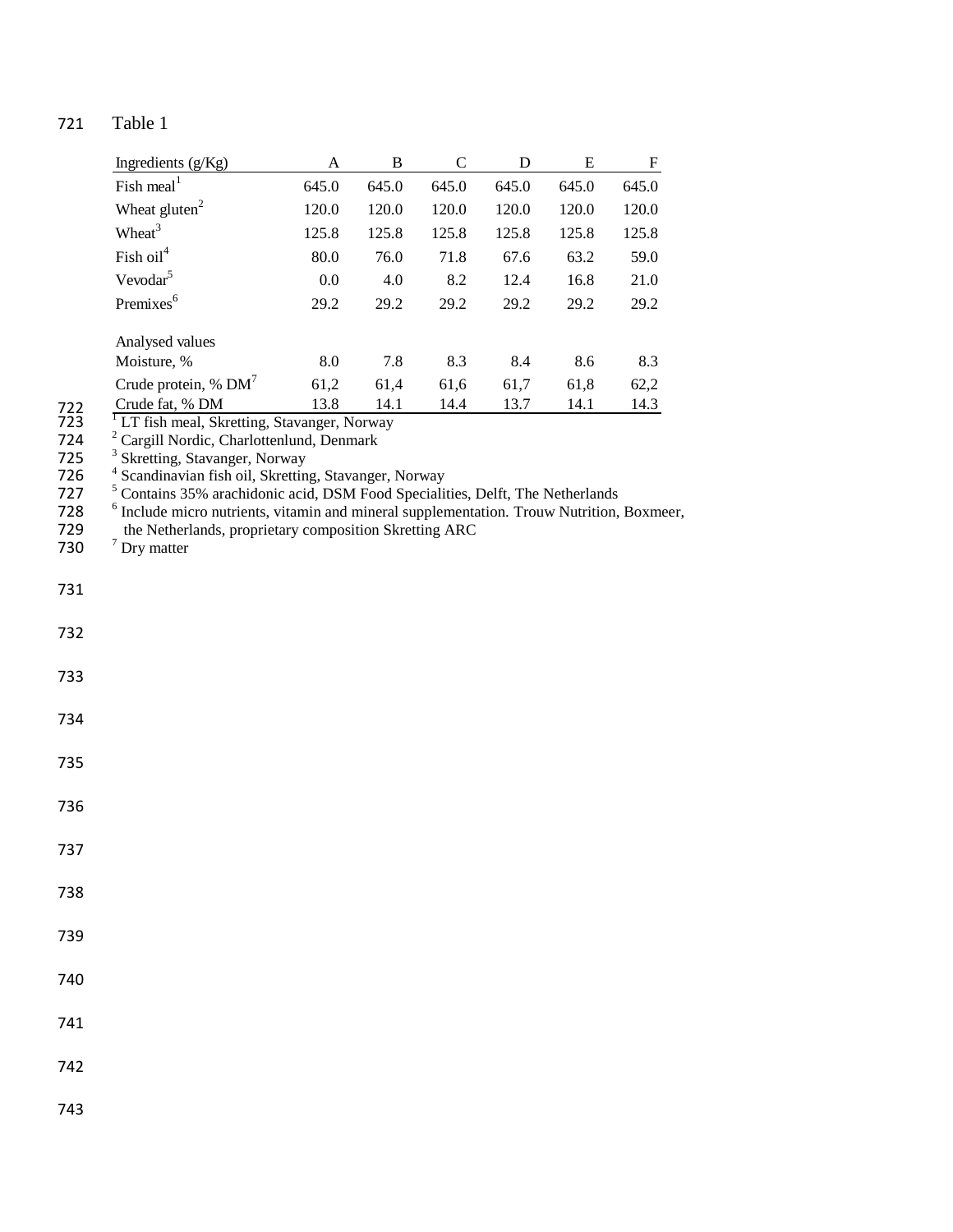|                                |                    | A                      |             |                  | B |               |                  | $\mathcal{C}$ |                          |    |                          | D |                    |                  | E |                         |                     | $\mathbf F$ |                         |   |
|--------------------------------|--------------------|------------------------|-------------|------------------|---|---------------|------------------|---------------|--------------------------|----|--------------------------|---|--------------------|------------------|---|-------------------------|---------------------|-------------|-------------------------|---|
| $TFA(\mu g \text{ mg}^{-1} L)$ | $880 \pm 87$       |                        |             | $702 \pm 34$     |   |               | $ 820  \pm  74 $ |               |                          |    | 861                      |   | $\pm$ 82           | 961              |   | $\pm$ 19                | $911 \pm 94$        |             |                         |   |
| Fatty acid composition (%TFA)  |                    |                        |             |                  |   |               |                  |               |                          |    |                          |   |                    |                  |   |                         |                     |             |                         |   |
| 14:0                           |                    | $2.5 \pm 1.2$          |             |                  |   | $3.6 \pm 2.8$ |                  |               | $3.8 \pm 2.1$            |    |                          |   | $3.6 \pm 2.3$      |                  |   | $3.7 \pm 2.8$           |                     |             | $4.0 \pm 2.9$           |   |
| 16:0                           | $14.9 \pm 1.1$     |                        |             | 15.3             |   | $\pm$ 3.7     | 17.6             |               | $\pm$ 2.6                |    | 15.8                     |   | $\pm$ 1.8          | $15.0 \pm 2.8$   |   |                         | 16.1                |             | $\pm$ 2.7               |   |
| 18:0                           |                    | $1.8 \pm 0.9$          |             | 2.4              |   | $\pm 0.9$     |                  |               | $2.6 \pm 0.7$            |    |                          |   | $2.6 \pm 0.6$      |                  |   | $3.0 \pm 0.7$           |                     |             | $3.2 \mid \pm 0.4$      |   |
| <b>Total SFA</b>               | $19.4 \pm 1.5$     |                        |             | 21.7             |   | $\pm$ 5.7     | 24.4             |               | $\pm$ 4.2                |    | 22.3                     |   | $\pm$ 3.6          | $21.9 \pm 4.8$   |   |                         | $23.4 \pm 5.2$      |             |                         |   |
| $16:1n-7$                      |                    | $4.9 \pm 0.8$          |             | 4.8              |   | $\pm$ 2.0     |                  |               | $5.0 \pm 0.8$            |    |                          |   | 4.9 $\pm$ 0.8      |                  |   | 4.3 $\pm$ 1.8           |                     |             | 4.4 $\pm$ 1.2           |   |
| 18:1n-9                        | $15.0 \pm 1.3$     |                        |             | 15.7             |   | $\pm$ 2.4     | 16.9             |               | $\pm$ 1.9                |    | $15.9 \pm 2.0$           |   |                    | 15.1             |   | $\pm$ 2.7               | 15.7                |             | $\pm 0.6$               |   |
| $18:1n-7$                      |                    | $1.2 \mid \pm 2.0$     |             | 0.9              |   | $\pm$  1.6    |                  |               | $1.0 \pm 1.7$            |    |                          |   | $0.8 \pm 1.4$      |                  |   | $0.8 \mid \pm \mid 1.4$ |                     |             | $1.0 \pm 1.7$           |   |
| $20:1n-9$                      | 7.2                | $\pm$  1.5             |             | 7.1              |   | $\pm 0.3$     | 7.2              |               | $\pm$ 1.1                |    | 6.3                      |   | $\pm 0.5$          | 6.9              |   | $\pm 0.7$               | 6.6                 |             | $\pm 0.4$               |   |
| $22:1n-9$                      |                    | $3.5 \pm 6.0$          |             |                  |   | $3.9 \pm 6.7$ |                  |               | $2.9 \pm 5.0$            |    |                          |   | $3.0 \pm 5.2$      |                  |   | $3.9 \pm 6.7$           |                     |             | $2.9 \pm 5.1$           |   |
| <b>Total MUFA</b>              | 32.3               | $\pm$ 10.5             |             | 32.7             |   | $\pm$ 4.7     | $33.4 \pm 4.4$   |               |                          |    | 31.3                     |   | $\pm$ 4.9          | 31.4             |   | $\pm$ 5.5               | 31.1                |             | $\pm 6.0$               |   |
| $18:2n-6$                      |                    | $5.9 \pm 0.7$          |             |                  |   | 6.4 $\pm 0.7$ |                  |               | 6.0 $\pm$ 0.9            |    |                          |   | 6.6 $\pm 0.4$      |                  |   | $5.9 \pm 0.1$           |                     |             | 7.2 $\pm$ 0.7           |   |
| 20:4n-6, ARA                   | 0.7                | $\pm 0.3$              | $\mathbf c$ | 1.6              |   | $\pm 0.6$     | 2.3              |               | $\pm 0.8$                | bc | 3.2                      |   | $\pm 0.7$          | 5.0              |   | $\pm 0.6$               | 6.0                 |             | $\pm  0.1$              |   |
| $22:4n-6$                      | 0.1                | $\pm 0.1$              |             |                  |   | $0.0 \pm 0.0$ |                  |               | $0.0 \pm 0.0$            |    |                          |   | $0.0 \pm 0.0$      |                  |   | $0.0 \pm 0.0$           |                     |             | $0.0$ = 0.0             |   |
| $22:5n-6$                      | 0.3                | $\pm 0.6$              |             | 0.3              |   | $\pm 0.2$     | 0.2              |               | $\pm 0.3$                |    |                          |   | $0.2 \mid \pm 0.3$ | 0.2              |   | $\pm 0.2$               | 0.3                 |             | $\pm 0.4$               |   |
| Total n-6 PUFA                 |                    | $9.3 \pm 3.4$          |             |                  |   | 8.4 $\pm$ 1.3 |                  |               | $8.9 \pm 1.5$            |    | $10.6 \pm 0.8$           |   |                    | $12.4 \pm 1.0$   |   |                         | $14.0 \pm 1.6$      |             |                         |   |
| $18:3n-3$                      | 1.3                | $\pm 0.2$              |             | 1.4              |   | $\pm 0.2$     | 1.3              |               | $\pm 0.3$                |    | 1.3                      |   | $\pm 0.2$          | 1.2              |   | $\pm  0.1$              |                     |             | $1.2 \pm 0.1$           |   |
| $18:4n-3$                      |                    | $2.2 \pm 0.3$          |             | $2.0 \pm 0.1$    |   |               |                  |               | $1.8 \pm 0.3$            |    | $2.0 \pm 0.1$            |   |                    |                  |   | $1.8 \pm 0.2$           |                     |             | $1.7 \pm 0.2$           |   |
| $20:4n-3$                      | 0.7                | $\pm  0.1$             |             | 0.7              |   | $\pm  0.1$    |                  |               | $0.6 \pm 0.1$            |    | 0.7                      |   | $\pm 0.0$          | 0.6 <sub>l</sub> |   | $\pm 0.1$               |                     |             | $0.6 \pm 0.1$           |   |
| 20:5n-3, EPA                   | $ 13.0  \pm  8.4 $ |                        |             | $16.8 \div 5.3$  |   |               | $15.9 \pm 5.4$   |               |                          |    | $16.4 \mid \pm \mid 5.4$ |   |                    | $14.8 \pm 6.0$   |   |                         | $14.7 \pm 4.9$      |             |                         |   |
| 22:5n-3, DPA                   |                    | $1.6 \pm 0.4$          |             |                  |   | $3.0 \pm 2.3$ |                  |               | $2.0 \pm 1.0$            |    |                          |   | $2.3 \pm 1.3$      |                  |   | 4.6 $\pm$ 5.7           |                     |             | $2.0 \pm 0.9$           |   |
| 22:6n-3, DHA                   | $14.4 \pm 2.0$     |                        |             | 13.0             |   | $\pm$ 2.1     | $ 11.3  \pm 2.5$ |               |                          |    | 13.0                     |   | $\pm$  1.6         | 11.1             |   | $\pm 0.6$               | $ 11.3  \pm  2.3 $  |             |                         |   |
| Total n-3 PUFA                 |                    | $39.0 \pm 11.0$        |             | $37.1 \pm 0.7$   |   |               | $33.4 \pm 2.9$   |               |                          |    | $35.8 \pm 2.1$           |   |                    | $34.3 \pm 1.9$   |   |                         | $31.5 \pm 1.4$      |             |                         |   |
| <b>Total PUFA</b>              |                    | $48.3 \pm 11.2$        |             | $45.5 \pm 1.4$   |   |               | $ 42.3  \pm 2.6$ |               |                          |    | $46.4 \pm 1.4$           |   |                    | $46.6 \pm 2.0$   |   |                         | $45.5 \mid \pm 1.7$ |             |                         |   |
| EPA/ARA                        |                    | 23.6 $\pm$ 18.2 $^{a}$ |             | $ 12.4  \pm 6.6$ |   |               |                  |               | $7.8 \pm 4.2$            | ab |                          |   | $5.5$ = 2.5        |                  |   | $3.0 \pm 1.3$           |                     |             | $2.4 \pm 0.8$           | b |
| EPA/DHA                        |                    | $0.9 \pm 0.5$          |             |                  |   | $1.3 \pm 0.6$ |                  |               | $1.5 \mid \pm  0.8 \mid$ |    |                          |   | $1.3 \pm 0.5$      |                  |   | $1.3 \mid \pm  0.6$     |                     |             | $1.4 \mid \pm 0.7$      |   |
| DHA/ARA                        | $23.5 \pm 9.0$     |                        |             |                  |   | $8.8 \pm 1.6$ |                  |               | $5.1 \pm 1.1$            | bc |                          |   | 4.1 $\pm$ 0.5      |                  |   | $2.2 \pm 0.3$           |                     |             | $1.9 \pm 0.4$ $\degree$ |   |
| $n - 3/n - 6$                  |                    | 4.6 $\pm$ 2.3          |             |                  |   | 4.5 $\pm$ 0.7 |                  |               | $3.8 \pm 0.8$            |    |                          |   | $3.4 \pm 0.4$      |                  |   | $2.8 \pm 0.3$           |                     |             | $2.3 \mid \pm 0.3$      |   |

745

TL: total lipids, L: lipids, TFA: total fatty acids, DW: dry weigh, SFA: total saturated fatty acids, MUFA: total 747 monounsaturated fatty acids, PUFA: total polyunsaturated fatty acids, ARA: arachidonic acid, EPA: 748 eicosapentaenoic acid, DHA: docosahexaenoic acid, SEM: standard error of the mean.

749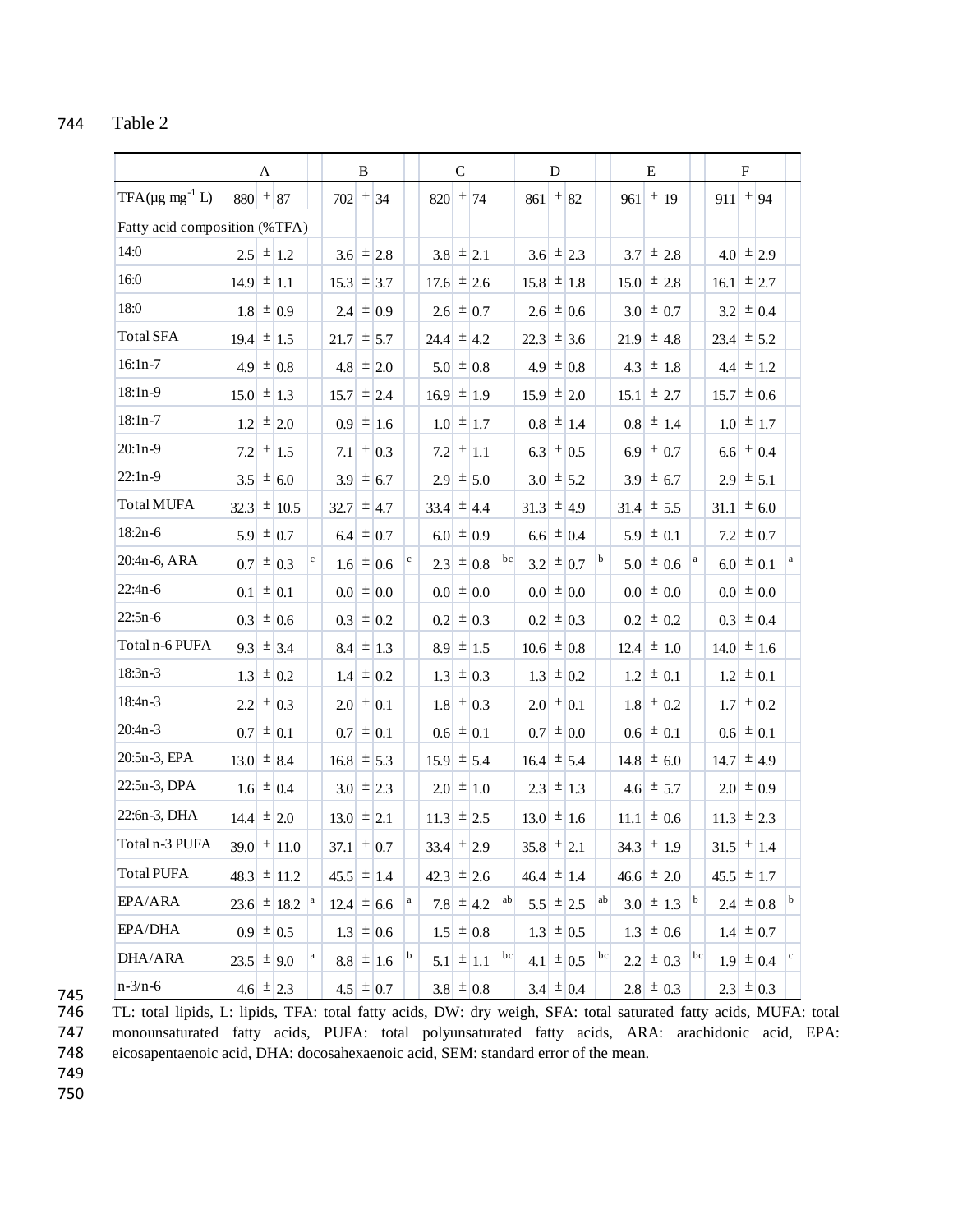|                 | A              | B              |                | D              | E              | $\mathbf F$    |
|-----------------|----------------|----------------|----------------|----------------|----------------|----------------|
| PC.             | $11.0 \pm 0.4$ | $12.2 \pm 0.1$ | $11.6 \pm 0.3$ | $11.1 \pm 0.3$ | $10.2 \pm 0.4$ | $10.6 \pm 0.0$ |
| PS/PI           | $0.0 \pm 0.0$  | $0.01 \pm 0.0$ | $0.0 \pm 0.0$  | $0.01 \pm 0.0$ | $0.0 \pm 0.0$  | $0.0 \pm 0.0$  |
| <b>PE</b>       | $3.4 \pm 0.1$  | $3.2 \pm 0.0$  | $3.3 \pm 0.2$  | $3.3 \pm 0.2$  | $5.2 \pm 0.0$  | $4.2 \pm 0.6$  |
| Total PL        | $14.3 \pm 0.1$ | $15.4 \pm 0.2$ | $14.9 \pm 0.1$ | $14.3 \pm 0.3$ | $15.4 \pm 0.3$ | $14.8 \pm 0.6$ |
| <b>CHOL</b>     | $11.9 \pm 0.8$ | $12.3 \pm 0.9$ | $12.5 \pm 0.8$ | $11.1 \pm 0.7$ | $13.3 \pm 0.6$ | $11.2 \pm 0.1$ |
| <b>FFA</b>      | $2.9 \pm 0.4$  | $3.8 \pm 0.5$  | $3.3 \pm 0.6$  | $3.6 \pm 0.3$  | $4.3 \pm 0.5$  | $4.0 \pm 0.1$  |
| <b>TAG</b>      | $61.5 \pm 0.3$ | $60.2 \pm 0.4$ | $60.8 \pm 0.5$ | $62 \pm 0.7$   | $59 \pm 0.6$   | $60 \pm 0.2$   |
| $SE+W$          | $10.4 \pm 0.6$ | $9.32 \pm 0.6$ | $9.9 \pm 0.6$  | $9.2 \pm 0.9$  | $9.8 \pm 0.4$  | $9.5 \pm 0.4$  |
| Total NL<br>753 | $86.7 \pm 0.5$ | $85.6 \pm 0.2$ | $86.5 \pm 0.2$ | $85.7 \pm 0.2$ | $86.6 \pm 0.2$ | $85.2 \pm 0.7$ |

PC: phosphatidylcholine, PS+PI: posphatidylserine plus phosphatidylinositol, PE: phosphatidylethanolamine, PL:

 polar lipids, CHOL: cholesterol, FFA: free fatty acids, TAG: triacylglycerides, SE+W: sterol ester plus wax and NL: neutral lipids.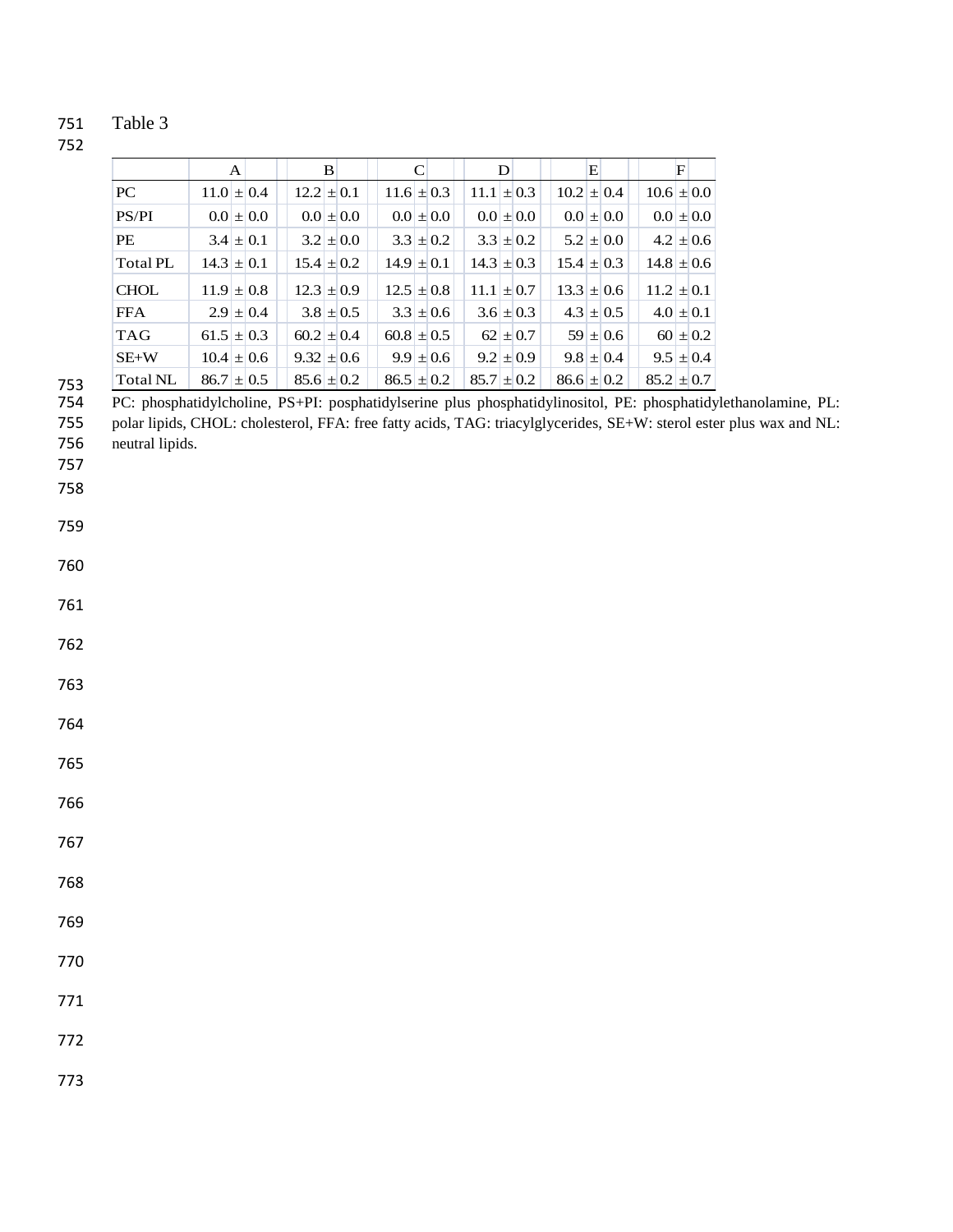|                          | Initial                       | Final                       | Final                        | Final                        | Final                         | Final                       | Final                        |
|--------------------------|-------------------------------|-----------------------------|------------------------------|------------------------------|-------------------------------|-----------------------------|------------------------------|
|                          | Sept.                         | A                           | B                            | $\mathbf{C}$                 | D                             | Ε                           | $\mathbf{F}$                 |
| $TL (mg mL-1)$           | $8.0 \pm 1.6$ <sup>a</sup>    | $8.6 \pm~0.5$ $^{\rm a}$    | $8.0 \pm 0.5$ <sup>a</sup>   | $8.9\,\pm\,$ 1.1 $^{\,a}$    | 7.8 $\pm$ 1.2 $^{\mathrm{a}}$ | $8.4 \pm 0.6$ <sup>a</sup>  | $8.7 \pm 0.9$ <sup>a</sup>   |
| $TFA(\mu g mg^{-1} L)$   | $398 \pm 11^{a}$              | $408 \pm 21^{a}$            | $387 \pm 13^{a}$             | $359 \pm 23$ <sup>a</sup>    | $374 \pm 23$ <sup>a</sup>     | 399 $\pm$ 47 <sup>a</sup>   | $323 \pm 19^{a}$             |
|                          | Fatty acid composition (%TFA) |                             |                              |                              |                               |                             |                              |
| 14:0                     | $1.4 \pm 0.1$ <sup>a</sup>    | $1.2 \pm 0.1$ <sup>a</sup>  | $1.0 \pm 0.1$ <sup>a</sup>   | $1.1 \pm 0.2$ <sup>a</sup>   | $0.7 \pm 0.1$ <sup>a</sup>    | $1.0 \pm 0.1$ <sup>a</sup>  | $1.1 \pm 0.1^{b}$            |
| 16:0                     | $15.0 \pm 0.3$ <sup>a</sup>   | $14.7 \pm 0.4$ <sup>a</sup> | $14.1 \pm 0.7$ <sup>a</sup>  | $14.9 \pm 0.5$ <sup>a</sup>  | $14.8 \pm 0.6^{a}$            | $13.6 \pm 0.5^{a}$          | $14.9 \pm 0.5^{a}$           |
| 18:0                     | $8.7 \pm 0.4$ <sup>a</sup>    | $8.1 \pm 0.4$ <sup>a</sup>  | $8.1 \pm 0.2$ <sup>a</sup>   | $8.4 \pm 0.7$ <sup>a</sup>   | $8.9 \pm 0.5$ <sup>a</sup>    | $9.0 \pm 0.4$ <sup>a</sup>  | $9.7 \pm 0.5$ <sup>a</sup>   |
| <b>Total SFA</b>         | $28.0 \pm 0.6$ <sup>a</sup>   | 24.4 $\pm$ 0.8 <sup>b</sup> | $23.5 \pm 0.9^{b}$           | 24.6 $\pm$ 0.5 <sup>b</sup>  | $24.6 \pm 0.7^{b}$            | $24.2 \pm 0.6^{b}$          | $26.1 \pm 0.9$ <sup>a</sup>  |
| $16:1n-7$                | $2.1 \pm 0.2$ <sup>a</sup>    | $2.1 \pm 0.3$ <sup>a</sup>  | $2.2 \pm 0.1$ <sup>a</sup>   | $2.1 \pm 0.4$ <sup>a</sup>   | $1.8 \pm 0.3$ <sup>a</sup>    | $1.9 \pm 0.2$ <sup>a</sup>  | $2.5\,\pm\,$ 0.2 $^{\rm a}$  |
| $18:1n-9$                | $16.2 \pm 0.7$ <sup>a</sup>   | $12.6 \pm 1.5^{b}$          | $12.5 \pm 0.5^{b}$           | $13.5 \pm 0.6$ <sup>ab</sup> | $14.2 \pm 0.5$ <sup>ab</sup>  | $11.9 \pm 0.5^{b}$          | $13.6 \pm 0.9$ <sup>ab</sup> |
| $18:1n-7$                | $0.5 \pm 0.5^{b}$             | $3.6 \pm 1.1$ <sup>a</sup>  | $2.4 \pm 0.1$ <sup>ab</sup>  | $2.1 \pm 0.3$ <sup>ab</sup>  | $1.2 \pm 0.4^{b}$             | $1.7 \pm 0.3$ <sup>ab</sup> | $1.5 \pm 0.3$ <sup>ab</sup>  |
| $20:1n-9$                | $1.4 \pm 0.2^{b}$             | $4.2 \pm 0.3$ <sup>a</sup>  | $4.0 \pm 0.2$ <sup>a</sup>   | $3.8 \pm 0.5$ <sup>a</sup>   | $3.9 \pm 0.4$ <sup>a</sup>    | $4.0 \pm 0.4$ <sup>a</sup>  | $3.4 \pm 0.5$ <sup>a</sup>   |
| $22:1n-9$                | $0.0 \pm 0.0$ <sup>a</sup>    | $0.0 \pm 0.0$ <sup>a</sup>  | $0.0 \pm 0.0$ <sup>a</sup>   | $0.0 \pm 0.0$ <sup>a</sup>   | $0.0 \pm 0.0$ <sup>a</sup>    | $0.0 \pm 0.0$ <sup>a</sup>  | $0.0 \pm\ 0.0$ $^{\rm a}$    |
| <b>Total MUFA</b>        | $20.2 \pm 0.6$ <sup>a</sup>   | $22.7 \pm 1.0^{\circ}$      | $21.3 \pm 0.8$ <sup>a</sup>  | $21.5 \pm 1.4$ <sup>a</sup>  | $20.7 \pm 0.7$ <sup>a</sup>   | $19.5 \pm 0.8$ <sup>a</sup> | $21.5 \pm 0.9$ <sup>a</sup>  |
| $18:2n-6$                | $7.5 \pm 0.2$ <sup>a</sup>    | $5.8 \pm 0.2^{b}$           | $5.1 \pm 0.3^{b}$            | $5.6 \pm 0.4^{b}$            | $5.7 \pm 0.2^{b}$             | 4.7 $\pm$ 0.2 <sup>b</sup>  | $5.3 \pm 0.3^{b}$            |
| 20:4n-6, ARA             | $3.6 \pm 0.3$ °               | $3.5 \pm 0.2$ <sup>c</sup>  | $5.2 \pm 0.3^{\circ}$        | $6.3 \pm 0.4^{b}$            | $6.8 \pm 0.2^{b}$             | $8.5 \pm 0.6$ <sup>a</sup>  | $8.7 \pm 0.6$ <sup>a</sup>   |
| $22:4n-6$                | $0.2 \pm 0.0$ <sup>f</sup>    | $0.4 \pm 0.0$ ef            | $0.6 \pm 0.0$ <sup>de</sup>  | $0.9 \pm 0.1$ <sup>cd</sup>  | $1.0 \pm 0.1$ °               | $1.4 \pm 0.1^{b}$           | $1.6\pm\ 0.1$ $^{\rm a}$     |
| $22:5n-6$                | $0.4 \pm 0.0$ °               | $0.6 \pm 0.1$ bc            | $0.7 \pm 0.1$ abc            | $0.7 \pm 0.1$ <sup>ab</sup>  | $0.9 \pm 0.1$ <sup>ab</sup>   | $0.9 \pm 0.1$ <sup>ab</sup> | $0.9 \pm\ 0.0$ $^{\rm a}$    |
| Total n-6<br><b>PUFA</b> | $12.1 \pm 0.4$ <sup>cd</sup>  | $10.3 \pm 0.3$ <sup>d</sup> | $11.7 \pm 0.4$ <sup>cd</sup> | $13.9 \pm 0.4$ bc            | $14.8 \pm 0.4$ <sup>ab</sup>  | $16.7 \pm 0.6^{a}$          | $16.7 \pm 0.9$ <sup>a</sup>  |
| $18:3n-3$                | $0.4 \pm 0.0$ <sup>a</sup>    | $0.2 \pm 0.1$ <sup>a</sup>  | $0.1 \pm 0.1$ <sup>a</sup>   | $0.2 \pm 0.1$ <sup>a</sup>   | $0.1 \pm 0.1$ <sup>a</sup>    | $0.2 \pm 0.1$ <sup>a</sup>  | $0.2 \pm 0.1$ <sup>a</sup>   |
| $18:4n-3$                | $0.7 \pm 0.0$ <sup>a</sup>    | $0.6 \pm 0.2$ <sup>ab</sup> | $0.2 \pm 0.0^{\circ}$        | $0.6 \pm 0.1$ <sup>ab</sup>  | $0.6 \pm 0.1$ <sup>ab</sup>   | $0.2 \pm 0.1$ <sup>b</sup>  | $0.3 \pm 0.2$ <sup>ab</sup>  |
| $20:4n-3$                | $0.3 \pm 0.0$ <sup>a</sup>    | $0.2 \pm 0.1$ <sup>a</sup>  | $0.2 \pm 0.0$ <sup>a</sup>   | $0.4 \pm 0.1$ <sup>a</sup>   | $0.4 \pm 0.1$ <sup>a</sup>    | $0.2 \pm 0.0$ <sup>a</sup>  | $0.2 \pm 0.0$ <sup>a</sup>   |
| 20:5n-3, EPA             | $7.8 \pm 0.2^{\circ}$         | $9.4 \pm 0.3$ <sup>a</sup>  | $8.6 \pm 0.3^{b}$            | $7.9 \pm 0.2^{b}$            | 7.7 $\pm$ 0.3 <sup>b</sup>    | 7.4 $\pm$ 0.4 $^{\rm b}$    | $7.3 \pm 0.6^{b}$            |
| 22:5n-3, DPA             | $6.2 \pm 0.3$ <sup>a</sup>    | $6.2 \pm 0.3$ <sup>ab</sup> | $6.6 \pm 0.4$ <sup>a</sup>   | $5.5 \pm 0.4$ <sup>a</sup>   | $5.5 \pm 0.4$ <sup>a</sup>    | $5.3 \pm 0.2$ <sup>a</sup>  | $4.6 \pm 0.5^{b}$            |
| 22:6n-3, DHA             | $21.3 \pm 0.7$ <sup>a</sup>   | $23.9 \pm 1.1$ <sup>a</sup> | $22.3 \pm 1.2$ <sup>a</sup>  | $21.0 \pm 1.1$ <sup>a</sup>  | $22.2 \pm 1.0$ <sup>a</sup>   | $21.1 \pm 0.6$ <sup>a</sup> | $21.0 \pm 0.9$ <sup>a</sup>  |
| Total n-3<br><b>PUFA</b> | $37.1 \pm 0.9$ <sup>ab</sup>  | $40.6 \pm 1.4$ <sup>a</sup> | $38.0 \pm 1.6$ <sup>ab</sup> | $35.4 \pm 1.6$ abc           | $36.6 \pm 1.4$ abc            | $34.3 \pm 0.6$ bc           | $31.3 \pm 1.1$ <sup>c</sup>  |
| <b>Total PUFA</b>        | 49.2 $\pm$ 0.8 $^{\text{a}}$  | $50.9 \pm 1.4$ <sup>a</sup> | $49.6 \pm 1.7$ <sup>a</sup>  | $49.3 \pm 1.8$ <sup>a</sup>  | $51.5 \pm 1.4$ <sup>a</sup>   | $51.0 \pm$ 0.8 $^{\rm a}$   | $48.0 \pm 1.5$ <sup>a</sup>  |
| EPA/ARA                  | $2.3 \pm 0.2$ <sup>a</sup>    | $2.8 \pm 0.2$ <sup>a</sup>  | $1.7 \pm 0.1$ <sup>b</sup>   | $1.3 \pm 0.1$ <sup>b</sup>   | $1.2 \pm 0.0^{\circ}$         | $0.8 \pm 0.1$ <sup>b</sup>  | $0.9 \pm 0.1^{b}$            |
| EPA/DHA                  | $0.4 \pm 0.0$ <sup>a</sup>    | $0.4 \pm 0.0$ <sup>a</sup>  | $0.4\,\pm\,\,0.0$ $^{\rm a}$ | $0.4 \pm 0.0$ <sup>a</sup>   | $0.4 \pm 0.0$ <sup>a</sup>    | $0.3\,\pm\,0.0$ $^{\rm a}$  | $0.4\,\pm\,$ 0.0 $^{\rm a}$  |
| DHA/ARA                  | $6.4 \pm 0.6$ <sup>a</sup>    | $7.0 \pm 0.4$ <sup>a</sup>  | $4.3 \pm 0.2^{b}$            | $3.4 \pm 0.2^{b}$            | $3.3 \pm 0.2^{b}$             | $2.4 \pm 0.2^{b}$           | $2.2 \pm 0.2^{b}$            |
| $n - 3/n - 6$            | $3.1 \pm 0.1$ bc              | $4.0 \pm~0.2$ $^{\rm a}$    | $3.2 \pm 0.2^{b}$            | $2.6 \pm 0.1$ <sup>cd</sup>  | $2.5 \pm 0.1$ <sup>cd</sup>   | $2.1 \pm 0.1$ <sup>d</sup>  | $1.9 \pm 0.1$ <sup>d</sup>   |

775 776 TL: total lipids, L: lipids, TFA: total fatty acids, DW: dry weigh, SFA: total saturated fatty acids, MUFA: total<br>777 monounsaturated fatty acids, PUFA: total polyunsaturated fatty acids, ARA: arachidonic acid, EPA: 777 monounsaturated fatty acids, PUFA: total polyunsaturated fatty acids, ARA: arachidonic acid, EPA: eicosapentaenoic acid, DHA: docosahexaenoic acid, SEM: standard error of the mean.

779

780